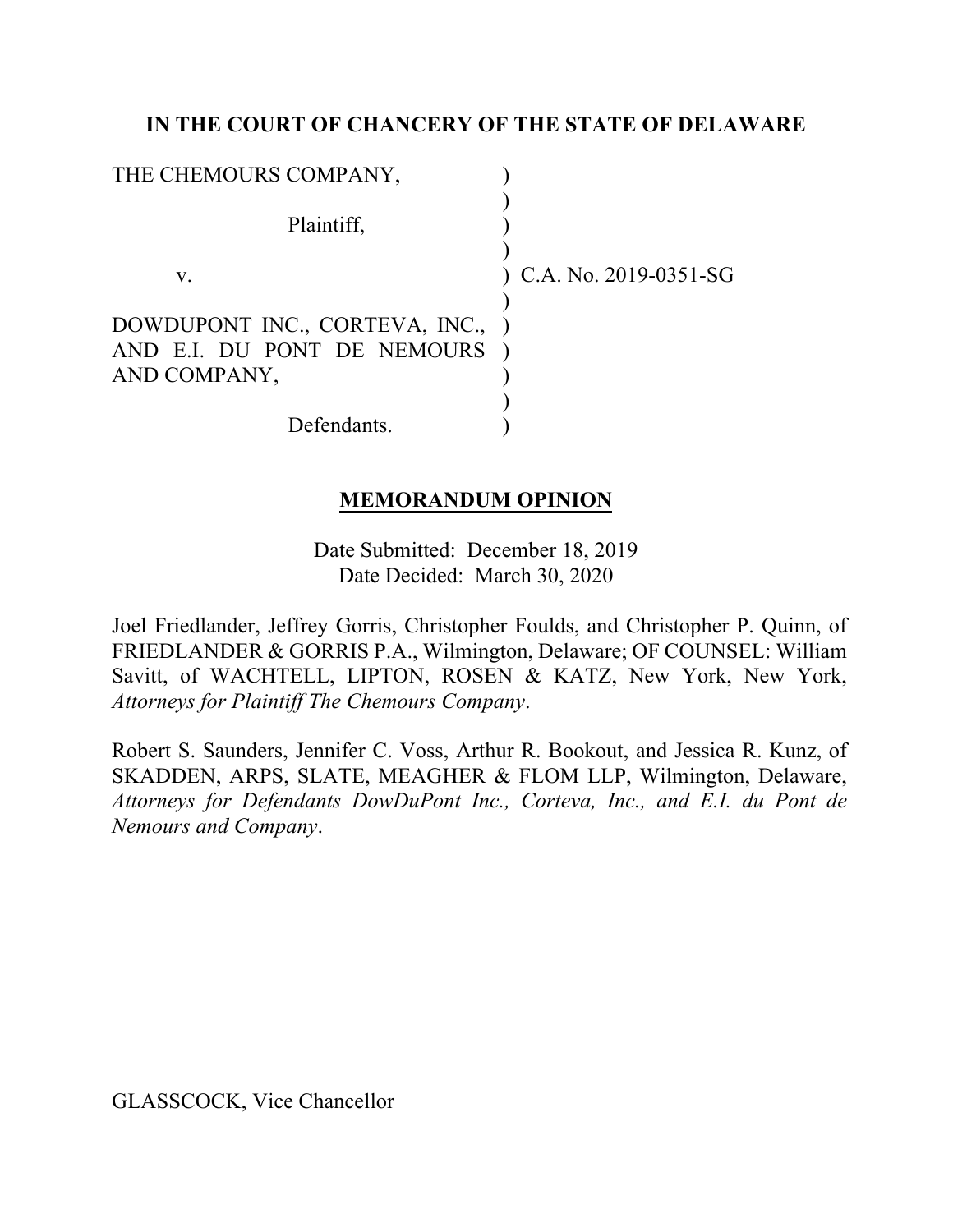Shortly after the American Revolution, in 1802, what would become E. I. du Pont de Nemours and Company ("DuPont") began construction of its powder mills on the falls of the Brandywine Creek.<sup>1</sup> The enterprise took advantage of the happy fact that the potential power of the Brandywine was available just a few city blocks from a deep-water port, in Wilmington. DuPont grew to be a chemical giant. To point out that DuPont and the family that founded it dominated Delaware's economic, civic, and cultural life for most of the State's existence is to state a truism. If an example were needed at this time of the inherent frailty and impermanence of the works of man,<sup>2</sup> then one could look to the serial reorganizations that DuPont found necessary over the past few years. The origins of this litigation are found in one such, the spin-off from DuPont of its Performance Chemicals unit (the "Spin-Off") as The Chemours Company ("Chemours").

Chemours was created as a wholy-owned subsidiary of DuPont in 2015, then spun off as an independent entity shortly thereafter. The terms of the Spin-Off were provided by contract, notably a separation agreement (the "Separation Agreement"). Among the assets and liabilities assigned to Chemours in the Separation Agreement were certain historical environmental liabilities, including a duty to indemnify DuPont for any damage it may incur relating to those liabilities. In this Action,

<sup>&</sup>lt;sup>1</sup> DuPont de Nemours, Inc., Our History, https://www.dupont.com/about/our-history.html.<br><sup>2</sup> As I write, Delaware's courthouses are closed to the public due to the COVID-19 virus.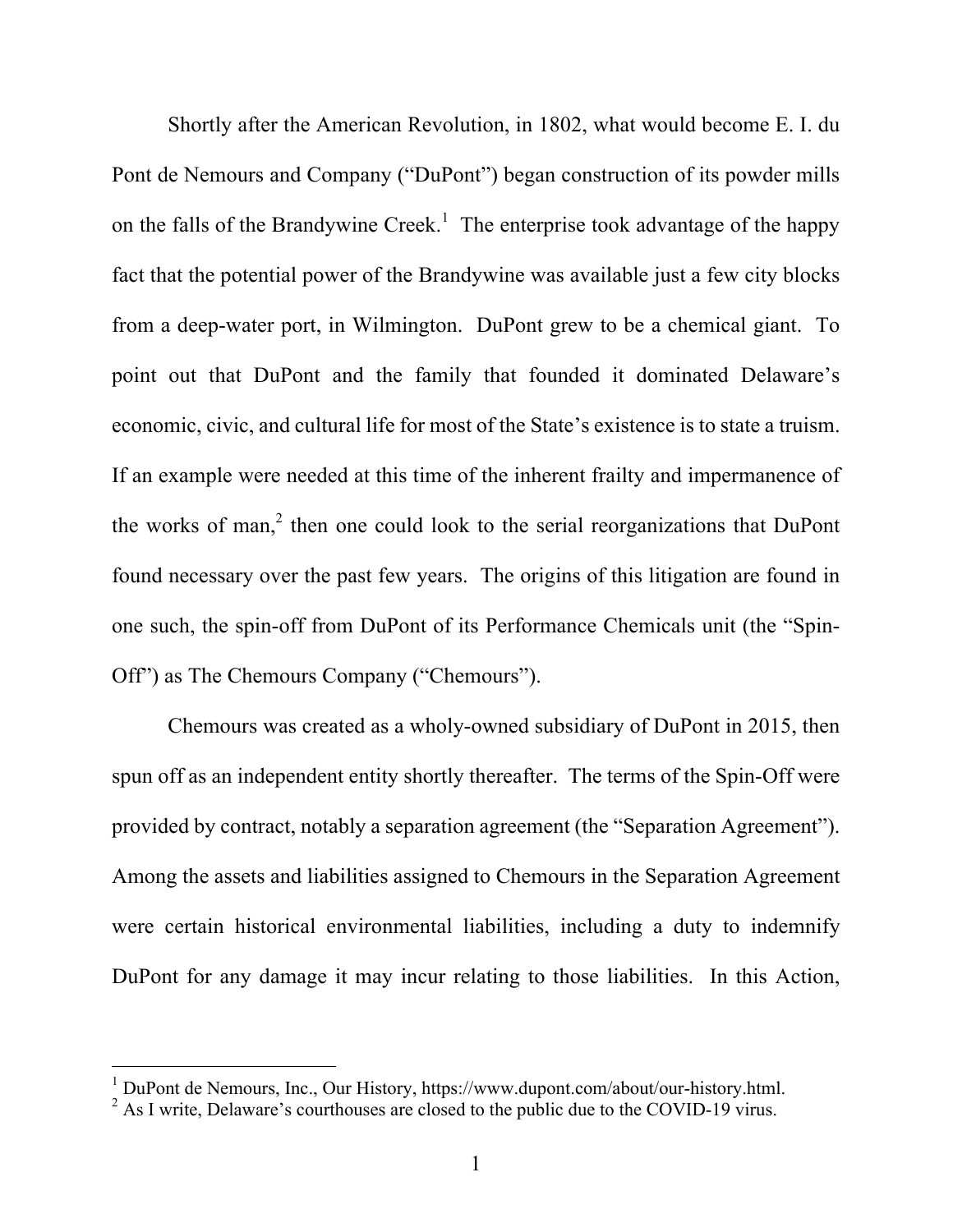Chemours alleges that DuPont vastly and wrongfully underestimated the size of these historic environmental liabilities, and seeks to limit its indemnification obligations to, at most, the amount that it purports DuPont certified as Chemours' maximum pecuniary exposure at the time of the Spin-Off.

This Memorandum Opinion resolves the Defendants' Motion to Dismiss for lack of subject matter jurisdiction. DuPont points to a broad provision in the Separation Agreement referring all disputes arising from the agreement to binding arbitration. The Separation Agreement provides explicitly that arbitrability is a question for the arbitrator. Thus, per DuPont, I am without jurisdiction to hear the matter.

Chemours, for its part, maintains that it did not consent to any terms of the Separation Agreement, and thus the arbitration provisions are unenforcable, contractually; alternatively, it argues that the arbitrability provisions are unconscionable, and thus void. The matter was ably briefed and passionately argued, with each side maintaining strenuously that public policy requires that the matter be decided in its favor. Nonetheless, my decision does not rest on those policy grounds; I find the issues are governed by rather straightforward application of settled law. I find the language of the Separation Agreement referring arbitrability to the arbitrator controlling here. Accordingly, I have no jurisdiction to entertain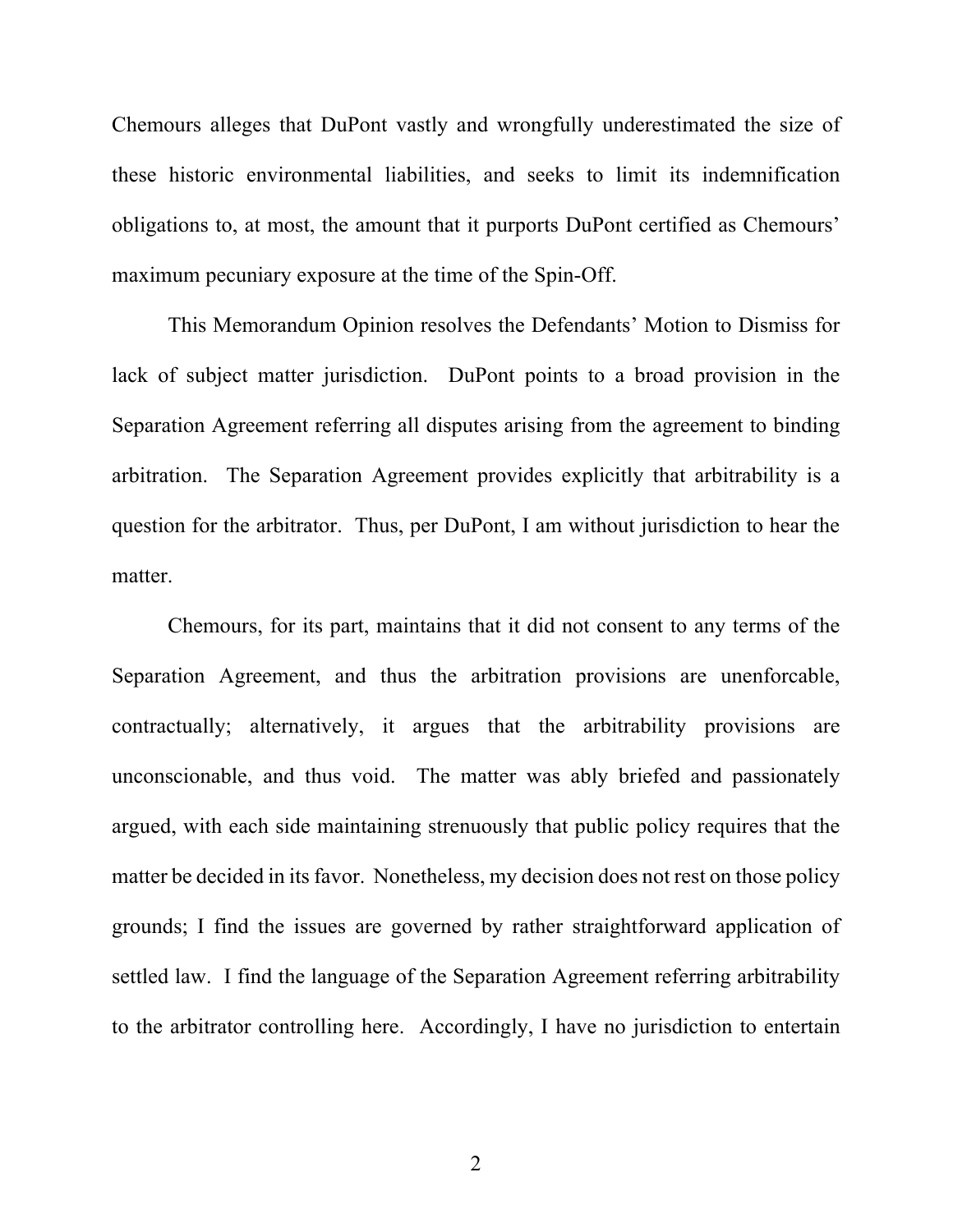this matter, and the Defendants' Motion to Dismiss must be granted. My reasoning is below.

# **I. BACKGROUND3**

## *A. The Parties and Relevant Non-parties*

Plaintiff Chemours is a Delaware corporation headquartered in Delaware.<sup>4</sup> Chemours is a manufacturer of performance chemicals with customers in more than 120 countries and nearly 7,000 employees worldwide.<sup>5</sup> Pursuant to the Spin-Off, Chemours was separated from DuPont's ownership in a transaction whereby Chemours stock was distributed to DuPont stockholders. 6 Since the Spin-Off Chemours has been an independent, publicly traded company.<sup>7</sup>

Defendant DuPont is a Delaware corporation headquartered in Delaware.<sup>8</sup> DuPont merged with The Dow Chemical Company ("Dow") in  $2017$ .<sup>9</sup> Before its merger with Dow, DuPont was a publicly traded company that operated businesses including agriculture, electronics and communications, industrial biosciences,

<sup>&</sup>lt;sup>3</sup> The facts, except where otherwise noted, are drawn from the well-pled allegations of The Chemours Company's Verified First Amended Complaint, Docket Item ("D.I.") 33 (the "First Amended Complaint" or "First Am. Compl.") and exhibits or documents incorporated by reference therein, which are presumed true for purposes of evaluating the Defendants' Motion to Dismiss.  $^{4}$  First Am. Compl., ¶ 11.<br> $^{5}$  *Id.* 

<sup>5</sup> *Id*. 6 *Id*. 7 *Id*. 8 *Id*. ¶ 12.

 $9$  *Id.*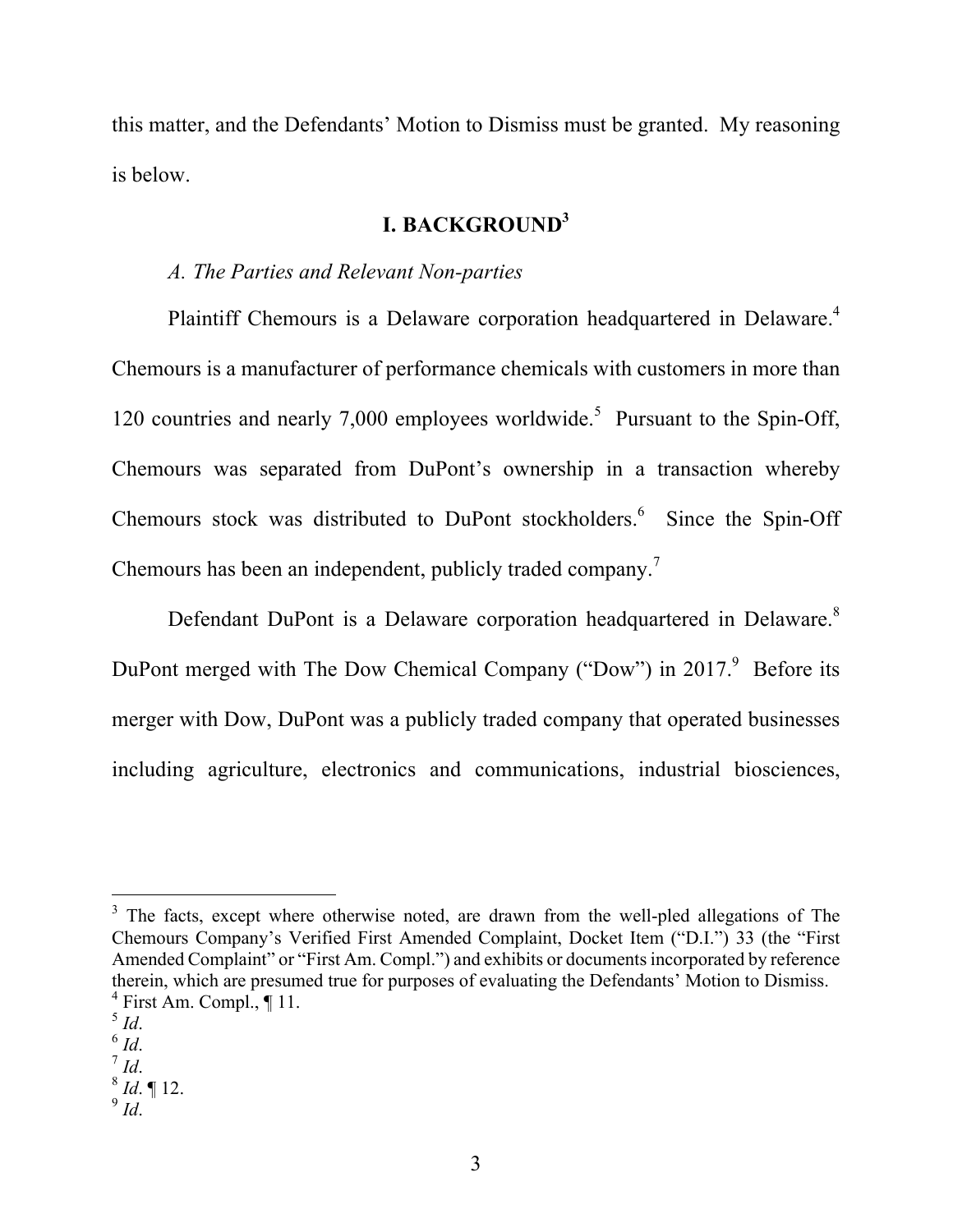nutrition and health, performance materials, and protection solutions segments.<sup>10</sup> DuPont is now a wholly-owned subsidiary of Defendant Corteva, Inc. ("Corteva").<sup>11</sup>

Defendant DuPont de Nemours, Inc. ("DuPont de Nemours") is a Delaware corporation headquartered in Delaware.12 DuPont de Nemours was formerly known as DowDuPont Inc. ("DowDuPont"), and was formed following DuPont's merger with Dow.<sup>13</sup> Following a series of reorganization transactions in 2019, DuPont de Nemours became an independent company and retained DowDuPont's specialty products business along with the balance of the financial assets and liabilities of historical DuPont not assumed by Corteva.<sup>14</sup>

Defendant Corteva is a Delaware corporation headquartered in Delaware.<sup>15</sup> Pursuant to the reorganization of DowDuPont, DowDuPont distributed all issued and outstanding shares of Corteva common stock to DowDuPont's stockholders by a pro rata dividend.<sup>16</sup> Corteva thereafter became an independent company.<sup>17</sup> Corteva contains DowDuPont's agricultural and nutritional businesses, along with

 $10$  Id.

<sup>&</sup>lt;sup>11</sup> *Id.* <sup>12</sup> *Id*. 13. Somewhat confusingly, DuPont de Nemours refers to itself currently as "DuPont" however, the DuPont that is the focus of this Memorandum Opinion is the separate predecessor entitiy E. I. du Pont de Nemours and Company, which also referred to itself as DuPont.

<sup>&</sup>lt;sup>13</sup> *Id*. DowDuPont is the entity name indicated in the case caption.

 $^{14}$  *Id*. **[11** 13, 72.

 $\frac{15}{16}$  *Id*.  $\frac{4}{16}$  14.

 $^{17}$  *Id*. ¶ 72.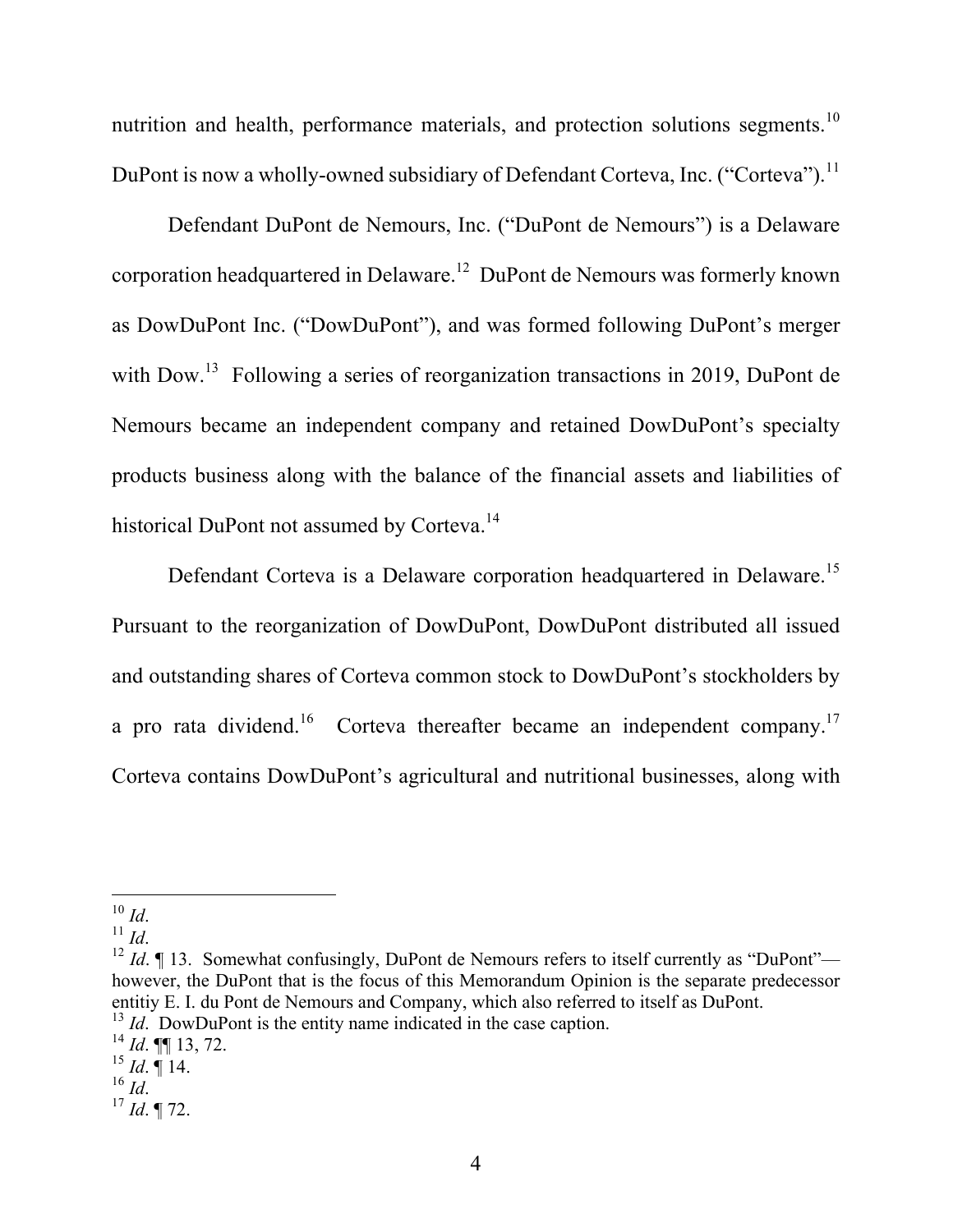all of the outstanding common stock of the historical entity DuPont exclusive of its subsidiaries.<sup>18</sup>

Non-party Dow Inc. was the third independent entity (along with DuPont de Nemours and Corteva) resulting from the reorganization of DowDuPont.<sup>19</sup> Dow Inc. contains DowDuPont's materials sciences businesses, along with all financial assets and liabilities of historical Dow not related to its agriculture, specialty products, or materials sciences businesses. 20

# *B. Events Leading Up to the Spin-Off*

In 2013, DuPont's management began consideration of restructuring transactions in an initiative entitled "Project Beta."<sup>21</sup> Project Beta focused on DuPont's Performance Chemicals unit, which historically manufactured and sold a variety of industrial and specialty chemicals.<sup>22</sup> The manufacturing processes of these businesses created chemical byproducts and consequently the unit had given rise to many of DuPont's environmental liabilities.<sup>23</sup> Project Beta ultimately became the Spin-Off (of Chemours), which was announced in October of  $2013<sup>24</sup>$  Chemours

 $^{18}\,$  Id.

<sup>18</sup> *Id*. 19 *Id*. 20 *Id*. 21 *Id*. ¶ 15.

<sup>&</sup>lt;sup>22</sup> *Id.*  $\int$  16. These chemicals included "titanium dioxide and a range of fluorochemicals and fluoroproducts used as and in refrigerants, lubricants, propellants, solvents, fire extinguishants and electronic gases." *Id*.<br><sup>23</sup> *Id*. This included remediation of prior emissions and substantial investment in pollution

abatement technology. *Id*. <sup>24</sup> *Id*. ¶¶ 17, 27.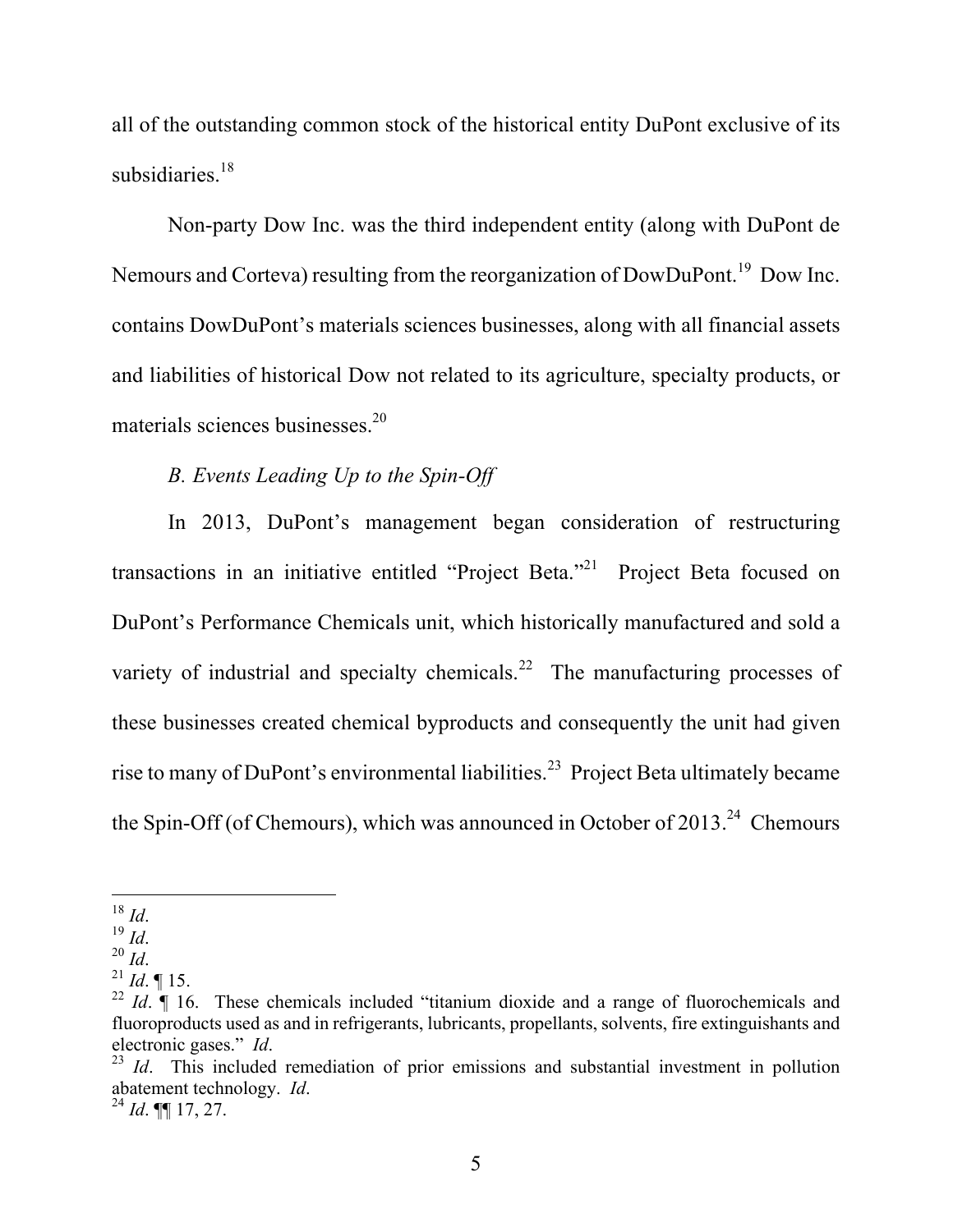was incorporated in April 2015 in preparation for the Spin-Off (which was effectuated on July 1, 2015), but even prior to Chemours' incorporation DuPont designated Chemours' prospective management team.25 Post-incorporation and pre-Spin-Off, Chemours was a wholly-owned subsidiary of DuPont.<sup>26</sup>

The First Amended Complaint alleges that in structuring the Spin-Off, DuPont "made no effort to install procedural protections for Chemours or otherwise replicate an arm's-length bargain."<sup>27</sup> The First Amended Complaint details other alleged procedural defects regarding the Spin-Off transaction:

- Chemours was not permitted to retain independent counsel and DuPont's counsel, Skadden, Arps, Slate, Meagher & Flom LLP ("Skadden") "unilaterally prepared all of the documents underlying and effectuating the [Spin-Off]"<sup>28</sup>
- DuPont did not permit Chemours' prospective management team to review drafts of the Separation Agreement until approximately fourteen months after the transaction was announced<sup>29</sup>
- When DuPont eventually sent Chemours' general counsel designate a draft of the Separation Agreement, Skadden informed him that, among other things, that Skadden would not provide Chemours legal advice and that Chemours "[would] not be relying on Skadden to advocate for it or to protect its interests" in connection with the Spin-Off<sup>30</sup>

<sup>28</sup> *Id*. ¶ 26

 $\overline{a}$ <sup>25</sup> *Id*. ¶ 27.

<sup>26</sup> *Id*. <sup>27</sup> *Id*. ¶ 25.

<sup>29</sup> *Id*. ¶ 27.

<sup>30</sup> *Id*. ¶ 28.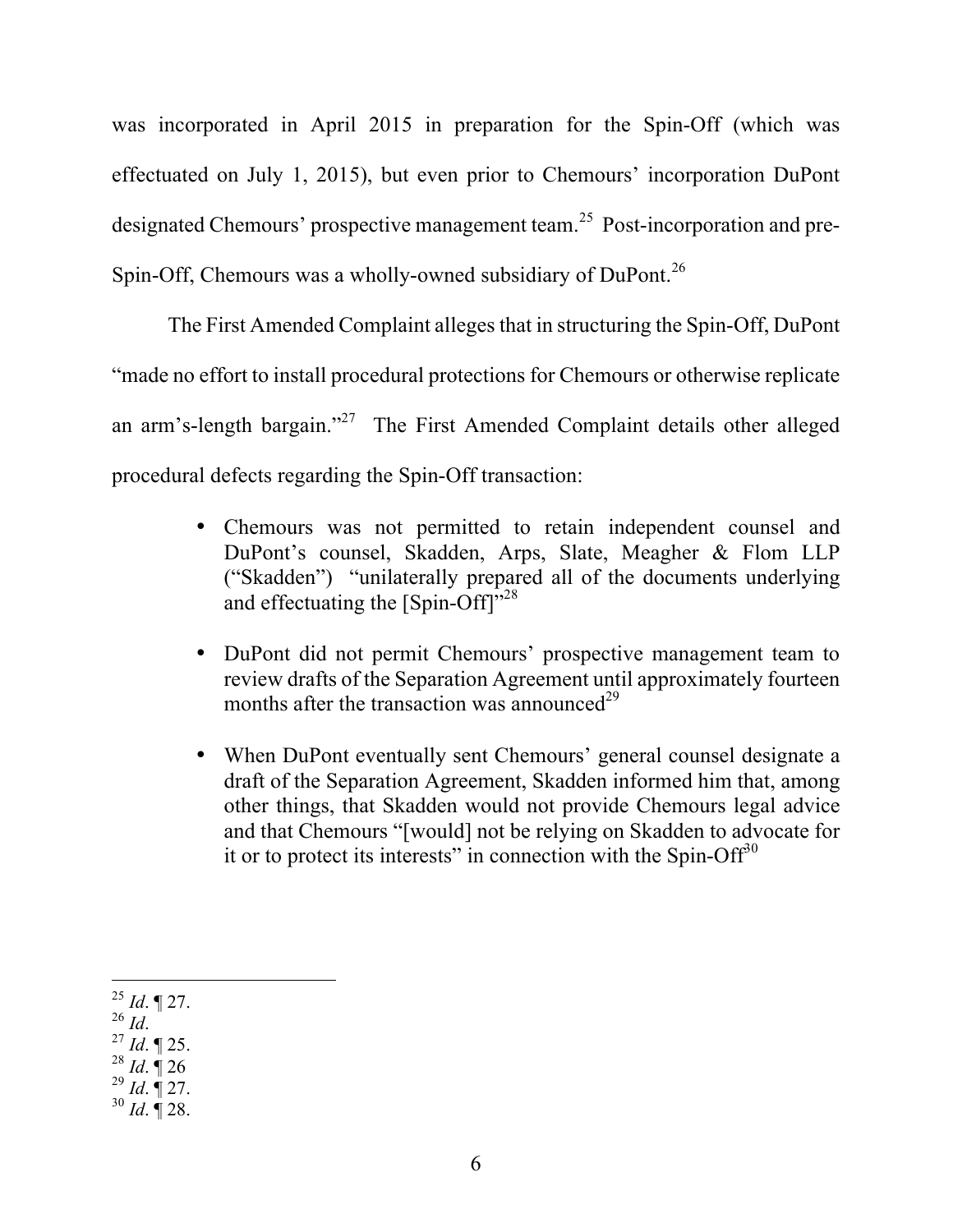• The draft of Separation Agreement sent to Chemours' general counseldesignate did not include schedules listing the assets and liabilities to be allocated to Chemours<sup>31</sup>

The First Amended Complaint alleges that DuPont repeatedly refused to provide Chemours' prospective management team with drafts of liability schedules which left them "unable to evaluate central economic terms" of the proposed Spin-Off.<sup>32</sup> DuPont made clear that Chemours' prospective management "had no reason or right to assess the economic terms" of the Spin-Off and that any discussions between Chemours' representatives and DuPont were not "negotiations" but, rather, "calibration sessions."<sup>33</sup>

In order for the Spin-Off to be consistent with Delaware law, Chemours had to emerge from the Spin-Off "solvent and viable."<sup>34</sup> In the course of structuring the Spin-Off, and ostensibly to fulfil such requirements, DuPont engaged Houlihan Lokey to prepare a financial analysis and opinion concluding that Chemours would be solvent as of the Spin-Off date.<sup>35</sup> To value Chemours' liabilities for this analysis, Houlihan Lokey relied on a "High End (Maximum) Realistic Exposure"—supplied and certified by DuPont—for 87 separate categories of transferred liabilities.<sup>36</sup> These liabilities included, among others, environmental contingent remediation

- $34$  *Id*. **¶** 47–48.
- <sup>35</sup> *Id*. ¶ 49.

 $\overline{a}$  $\frac{31}{32}$  *Id.* 129.

<sup>&</sup>lt;sup>33</sup> *Id*. **¶** 30 (internal quotation marks omitted).

<sup>36</sup> *Id*. ¶¶ 50, 52.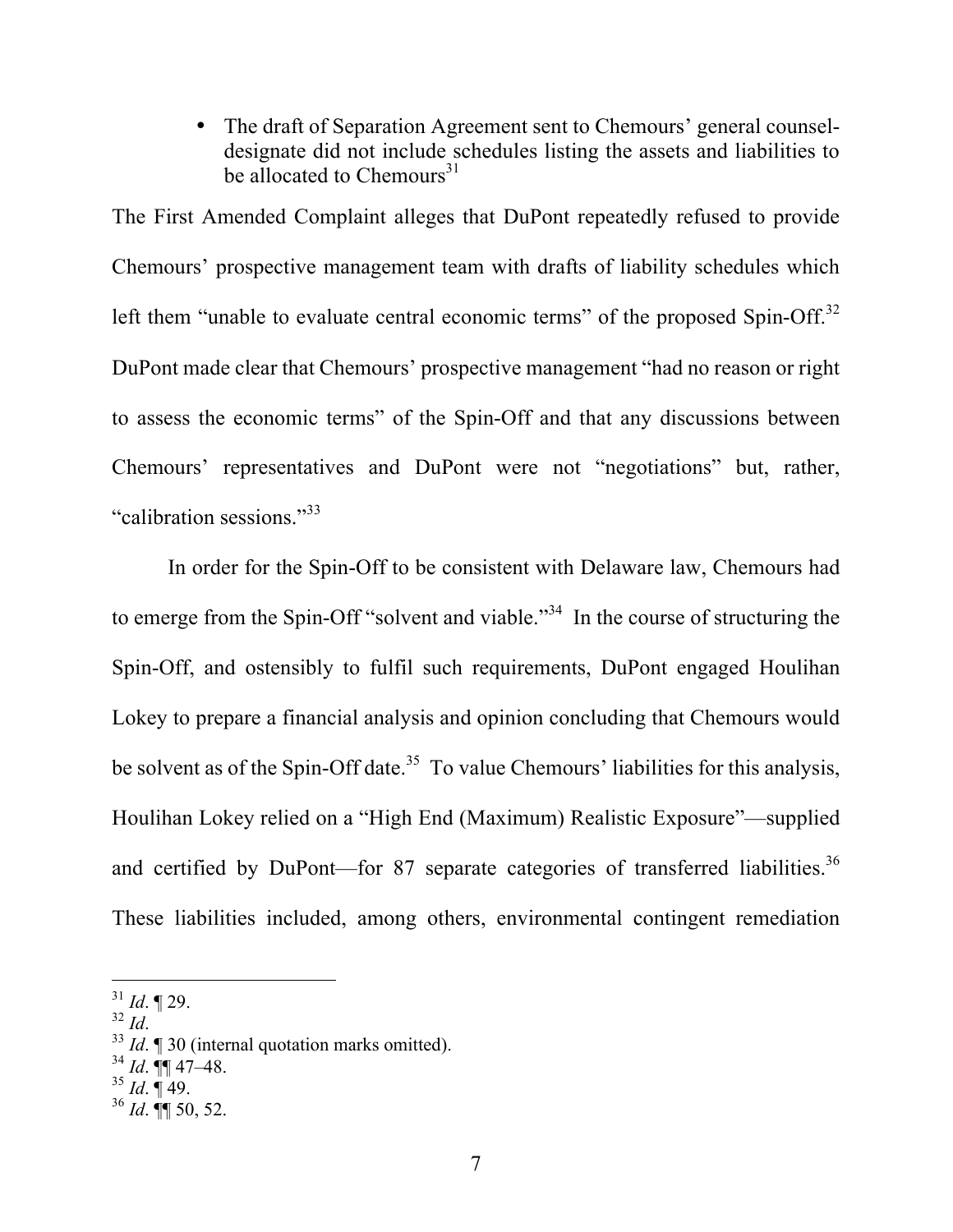liabilities and multiple categories of environmental-related litigation.<sup>37</sup> DuPont certified both the "accuracy of the maximum liability numbers" and that they "represent[ed] DuPont's 'best judgment' of the 'maximum realistic exposure range for each such contingent liability.<sup>"38</sup> Houlihan Lokey ultimately determined "that it was appropriate, desirable, and in the best interests of DuPont and its stockholders to conduct the [Spin-Off], including the assignment of liabilities to Chemours."39

The Spin-Off was ultimately effectuated through a series of agreements and transactions. On May 15, 2015, Chemours (at this point a wholly-owned subsidiary of DuPont) assumed \$4 billion in debt and used the proceeds of this debt to authorize a \$3.91 billion dividend to  $Du\text{Pont.}^{40}$  The Chemours board that authorized the dividend consisted of three DuPont employees who were not expected to join Chemours post-Spin-Off.<sup>41</sup> This same Chemours board held a meeting on June 9, 2015 where they "took notice" that DuPont's board had determined the Spin-Off and the Separation Agreement were in DuPont's best interests, and approved resolutions approving the Spin-Off and the Separation Agreement on Chemours' behalf.<sup>42</sup> Immediately after approving the Spin-Off and Separation Agreement as members of

<sup>37</sup> *Id*. ¶¶ 57–58.

 $38$  *Id*.  $\sqrt{\phantom{a}}$  55.

<sup>&</sup>lt;sup>39</sup> *Id*.  $\dot{A}$  70 (internal quotation marks and alterations omitted).

 $^{40}$  *Id*.  $\overline{9}$  35.

<sup>&</sup>lt;sup>41</sup> *Id.* These individuals were Nigel Pond (DuPont's M&A Counsel), Michael Heffernan (DuPont's Treasury Manager), and Steven Zelac (DuPont's M&A Manager). *Id*. <sup>42</sup> *Id*. DuPont's board had authorized the Spin-Off on June 5, 2015. *Id*. ¶ 70.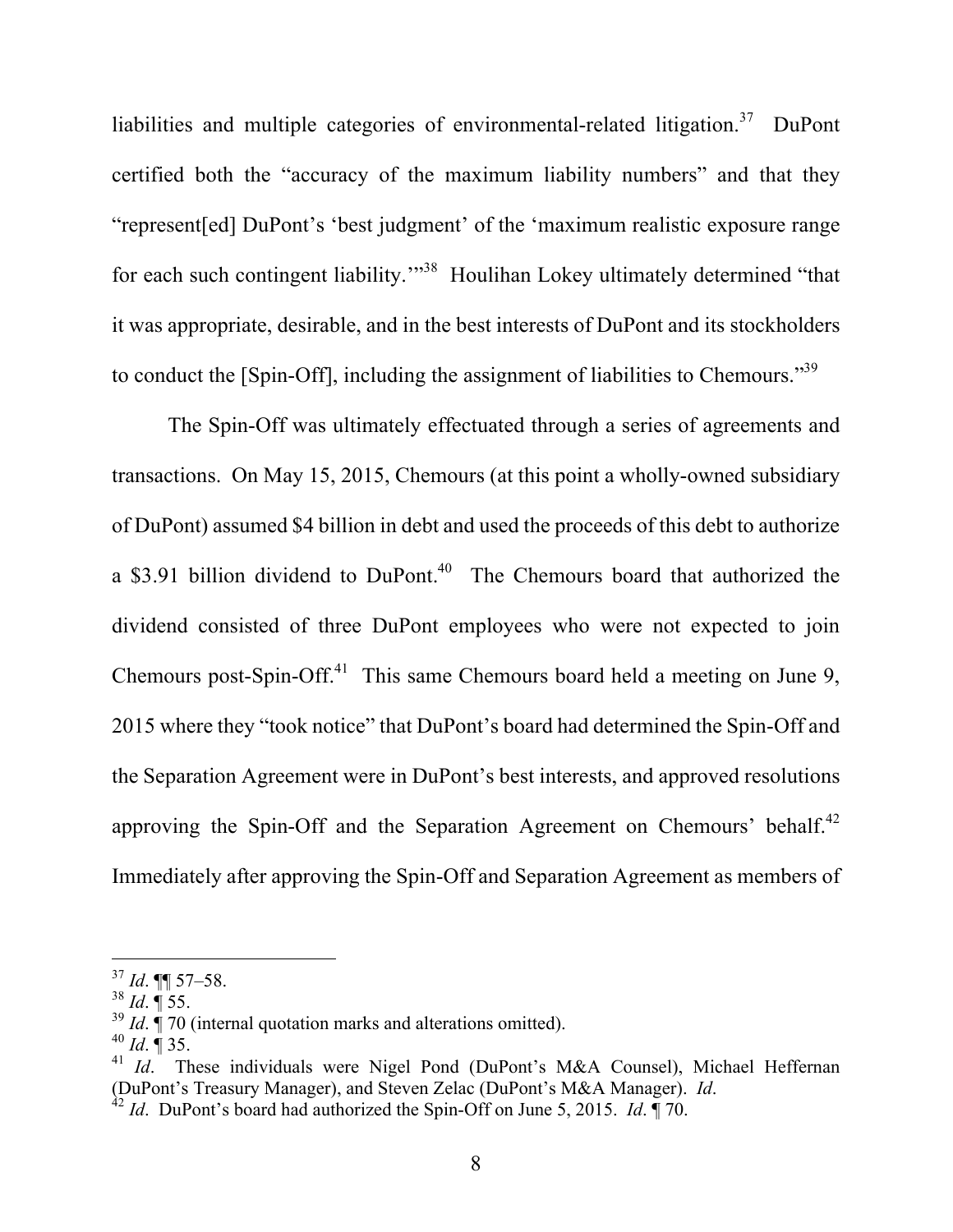Chemours' board, the three DuPont employees resigned from Chemours' board.<sup>43</sup> One of these individuals, Nigel Pond, was later designated as a Vice President of Chemours, and on June 26, 2015, Mr. Pond executed the Separation Agreement on Chemours' behalf.44 The Spin-Off was finalized by a stock distribution of Chemours shares to DuPont stockholders on July 1, 2015.<sup>45</sup>

# *C. Environmental Damage and Liabilities; Indemnification for Environmental Liabilites*

This litigation primarily concerns a challenge by Chemours of the assignment of certain environmental liabilities to Chemours in the Separation Agreement. Chemours takes issue with the scope of the liabilities assigned to it and what it views as its limited recourse in challenging such assignments.

#### 1. Environmental Liabilities Assigned to Chemours

The First Amended Complaint details a number of environmental liabilities assigned to Chemours in the Separation Agreement. For instance, Chemours was assigned liability for an Ohio multi-district litigation in which 3,500 plaintiffs were seeking damages for cancer and other diseases allegedly caused by exposure to PFOA, a compound used by DuPont historically to manufacture fluoropolymers and fluoroelastomers.46 This liability had a DuPont-certified "High End (Maximum)

 $\overline{a}$  $^{43}$  *Id.* 1 35.<br><sup>44</sup> *Id.* 

<sup>44</sup> *Id*. <sup>45</sup> *Id*. ¶ 11.

<sup>46</sup> *Id*. ¶ 82.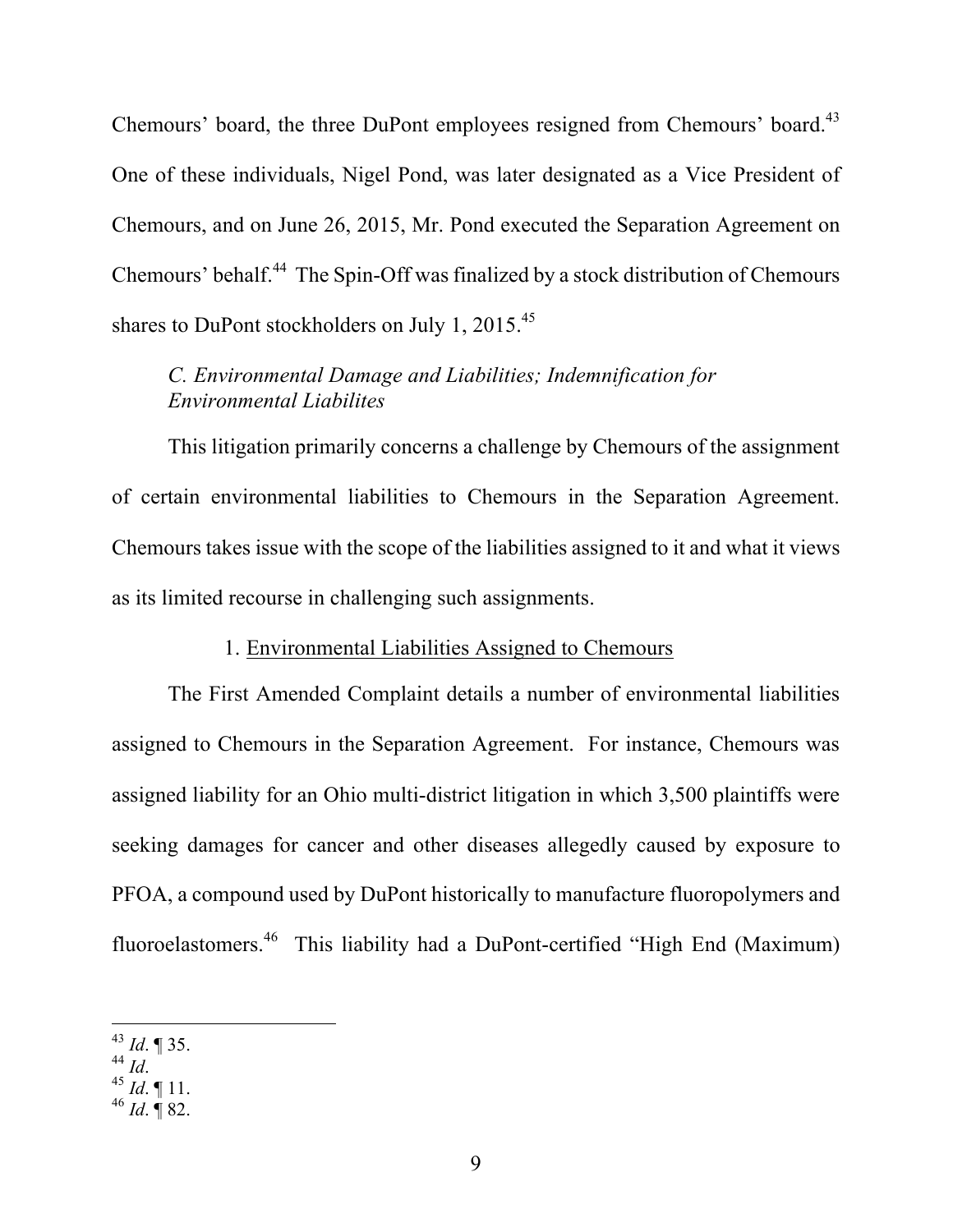Realistic Exposure" of \$128 million, including defense costs.<sup>47</sup> Chemours and DuPont later agreed to a term sheet which provided that DuPont would settle the litigation for \$670.7 million.<sup>48</sup> In connection with the PFOA settlement, Chemours and DuPont amended certain provisions of the Separation Agreement regarding Chemours indemnification obligations to DuPont specific to PFOA liability.<sup>49</sup>

The Separation Agreement also assigned liabilities to Chemours in connection with DuPont's Fayetteville Works operation in North Carolina.<sup>50</sup> Fayetteville Works discharged perfluoroalkyl and polyfluoroalkyl substances ("PFAS") into the Cape Fear River—which is a source of drinking water for thousands of people—for at least thirty years.<sup>51</sup> DuPont certified \$2.09 million as the "High End (Maximum) Realistic Exposure" liability for Fayetteville Works.<sup>52</sup> In February 2019, Chemours entered a consent order with the State of North Carolina to settle claims brought by the State regarding PFAS-related liability.<sup>53</sup> The consent order requires the installation of abatement technology and extensive remediation at a cost to Chemours of over  $$200$  million.<sup>54</sup> Chemours still faces civil litigation associated

- $50$  *Id.*  $\sqrt{93}$ .
- $^{51}$  *Id*. ¶ 94.
- $^{52}$  *Id*. **[96.**]
- <sup>53</sup> *Id*. ¶ 99. <sup>54</sup> *Id*.

<sup>47</sup> *Id*. ¶ 84.

<sup>48</sup> *Id*. ¶ 90.

 $^{49}$  *Id*.  $\P\P$  91–92.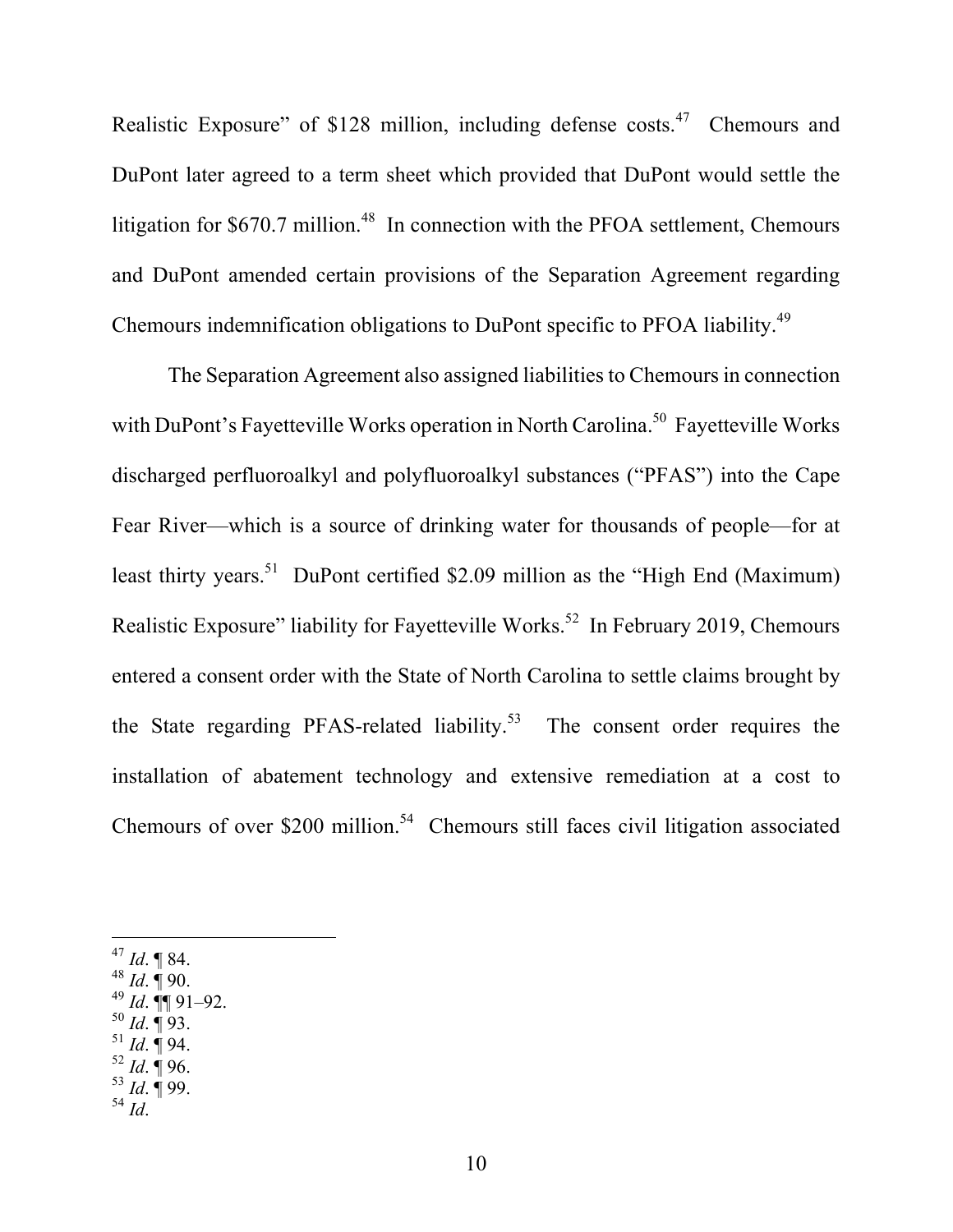with Fayetteville Works, specifically a class action in North Carolina federal court that recently survived a motion to dismiss.<sup>55</sup>

Chemours was additionally assigned environmental liabilities across the State of New Jersey.56 At the time of the Spin-Off, the certified "High End (Maximum) Realistic Exposure" for New Jersey environmental liabilities was \$337 million.<sup>57</sup> In 2018—in connection with the DowDuPont reorganization—DuPont estimated the liabilities at \$620 million.<sup>58</sup> The State of New Jersey stated that it was "implausible" that the \$620 million estimate could represent "good-faith estimates of [DuPont's historical New Jersey] environmental obligations and liabilities."<sup>59</sup> The State of New Jersey has brought claims against both Chemours and DuPont in connection with the New Jersey environmental liabilities.<sup>60</sup> Additionally, a New Jersey municipality has brought suit against DuPont seeking over \$1 billion to address alleged environmental clean-up costs, and New Jersey's Department of Environmental Protection "has issued directives to DuPont and Chemours . . .

<sup>&</sup>lt;sup>55</sup> *Id.* From the First Amended Complaint it appears DuPont is a defendant in this class action along with Chemours. *Id*. <sup>56</sup> *Id*. ¶ 101.

<sup>&</sup>lt;sup>57</sup> *Id.* The First Amended Complaint states that "DuPont certified that the 'maximum' Chemours could have to pay for total New Jersey environmental liabilities was \$337 million." *Id*. It is unclear from the First Amended Complaint if Chemours purposefully chose not to use the phrase "High End (Maximum) Realistic Exposure" or was simply attempting to vary its word choice. For purposes of this Motion to Dismiss, I assume that the \$337 million maximum is of the same kind as the "High End (Maximum) Realistic Exposure" certified by DuPont for other liabilities assigned to Chemours.<br> $\frac{58}{16}$  *Id.*<br> $\frac{59}{16}$ .

<sup>58</sup> *Id*. <sup>59</sup> *Id*. <sup>60</sup> *Id*. ¶¶ 101–105.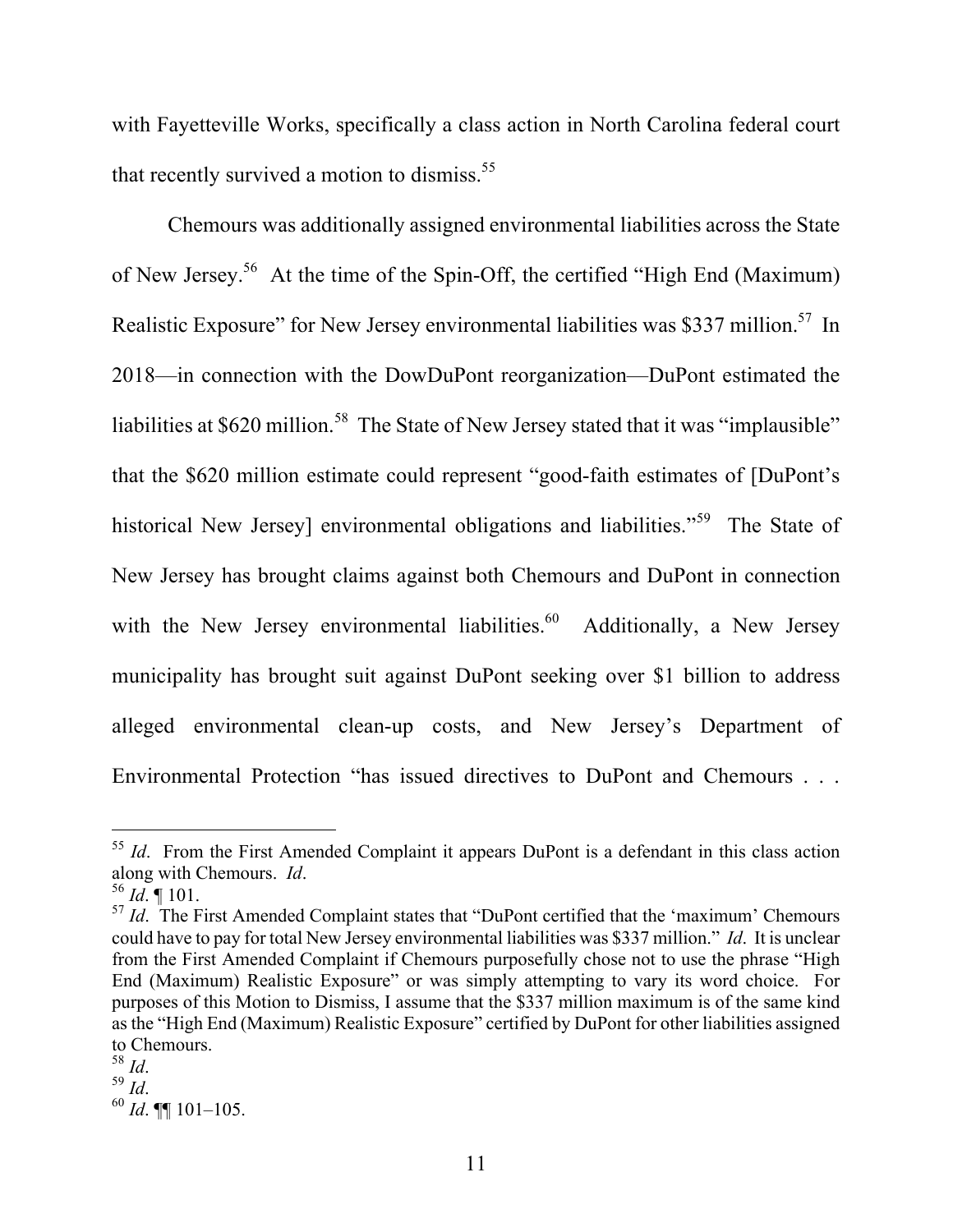regarding remediation and clean-up that threaten to impose very substantial additional costs."<sup>61</sup>

DuPont also assigned benzene-related liabilities to Chemours for which DuPont certified a "High End (Maximum) Realistic Exposure" of \$17 million, inclusive of defense costs. $62$  In 2017, DuPont studied the availability of insurance for benzene liability which valued the potential maximum costs at over \$111 million.<sup>63</sup>

Finally, DuPont certified a "High End (Maximum) Realistic Exposure" of \$194 million for all other "General Litigation . . . to Perpetuity" which "Houlihan Lokey reflected as including everything not separately valued."<sup>64</sup> In addition to the litigation described above, the First Amended Complaints details separate PFAS litigations brought against DuPont and Chemours by the States of New Hampshire, Ohio, Vermont, and New York.<sup>65</sup> Chemours does not estimate the liabilities associated with these claims but states that it is "clear" they are "not what DuPont certified they were."<sup>66</sup>

- $\frac{62}{63}$  *Id*.  $\stackrel{?}{\parallel}$  108.
- 

 $\overline{a}$ 

<sup>63</sup> *Id*. <sup>64</sup> *Id*. ¶ 110.

<sup>66</sup> *Id*. ¶ 116.

 $^{61}$  *Id*. ¶ 106.

 $^{65}$  *Id*.  $^{4}$  112–15.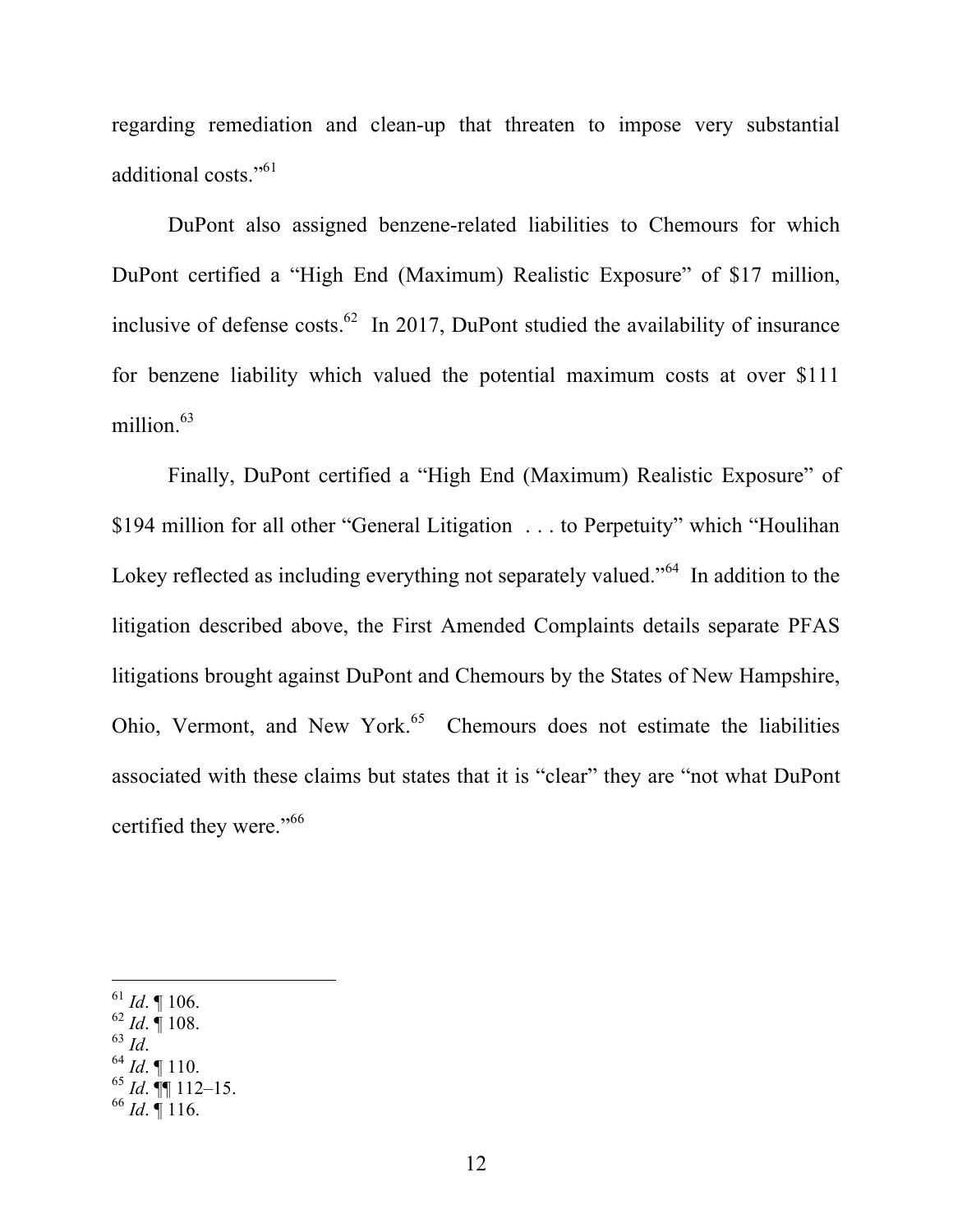# 2. Environmental Liability Indemnification Provisions in the Separation Agreement

The Separation Agreement contains indemnification provisions concerning environmental liabilities. Section 6.3 of the Separation Agreement requires Chemours to "indemnify, defend and hold harmless the DuPont Indemnitees from and against any and all Indemnifiable Losses of the DuPont Indemnitees to the extent relating to, arising out of, by reason of or otherwise in connection with (a) the Chemours Liabilities . . . . "<sup>67</sup> The "Chemours Liabilities" includes, among other things, the "Chemours Assumed Environmental Liabilities."68 The "Chemours Assumed Environmental Liabilities" includes, among other things, a "nonexhaustive list" of environmental liabilities listed on Schedule  $1.1(19)(ii)(B)$ .<sup>69</sup> The First Amended Complaint alleges that DuPont "unilateral[ly] allocate[ed]" such liabilities.<sup>70</sup>

According to the Separation Agreement, "[a]ny allocation of liability set forth on Schedule 1.1(19)(ii)(B) shall be deemed to be finally determined in accordance with the allocation reflected on such Schedule and [Chemours and DuPont] agree not to  $\ldots$  bring any Action<sup>71</sup> challenging any such allocation thereunder or assert

 $67$  First Am. Compl., Ex. A ("Separation Agreement"),  $\S$  6.3.

 $^{68}$  *Id.* § 1.1(34).

<sup>69</sup> *Id*. § 1.1(19)(ii).

<sup>&</sup>lt;sup>70</sup> First Am. Compl.,  $\P$  62. The First Amended Complaint also alleges that the indemnification provisions may cover DowDuPont and Corteva in addition to DuPont. *Id*. ¶ 73.

<sup>&</sup>lt;sup>1</sup> "[A]ny demand, action, claim, suit, countersuit, arbitration, inquiry, subpoena, case, litigation, proceeding or investigation (whether civil, criminal, administrative or investigative) by or before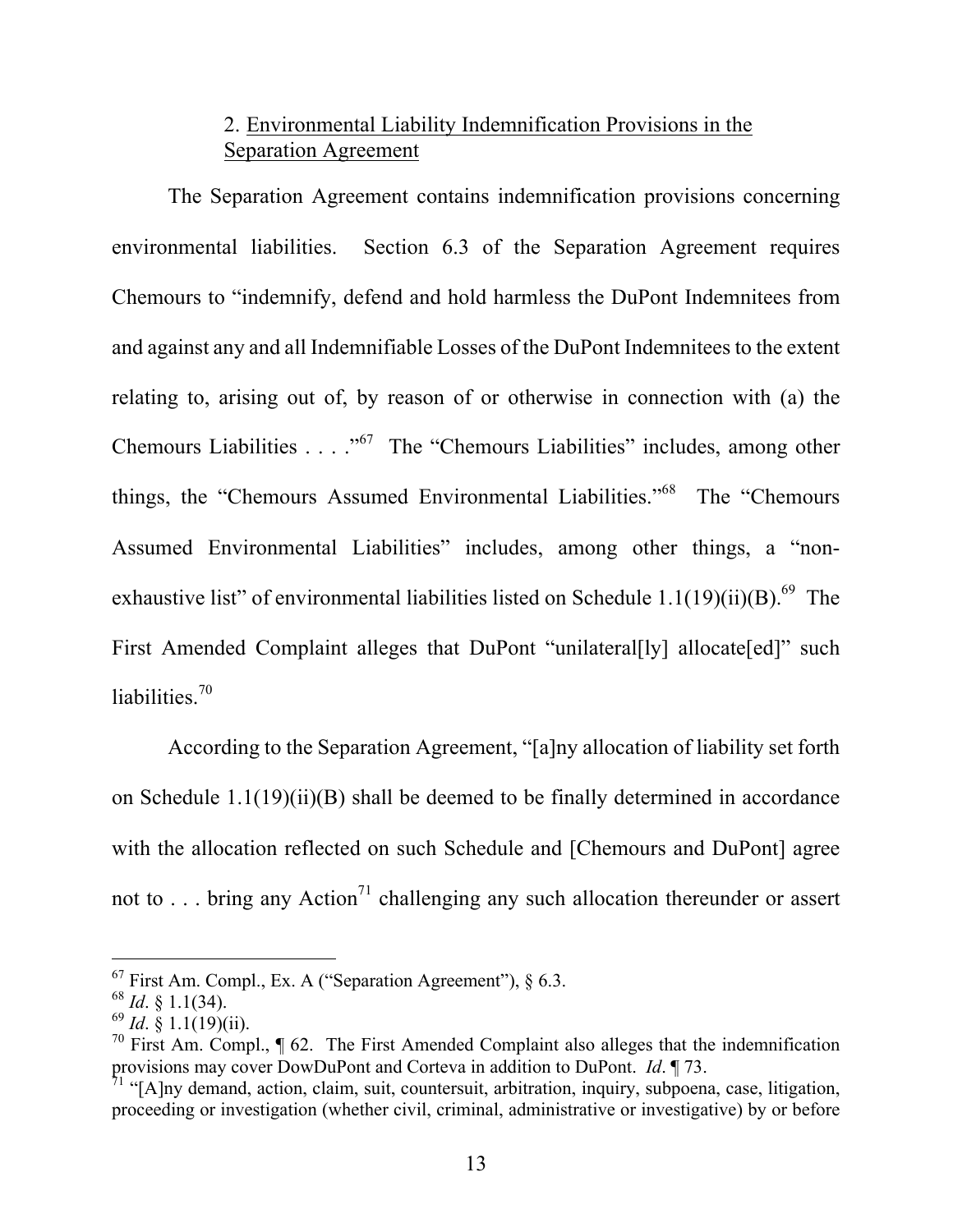any right to dispute resolution under Article VIII of [the Separation Agreement] with respect thereto."<sup>72</sup> With respect to existing matters of the same type as those listed on Schedule 1.1(19)(ii)(B), but not identified on the Schedule, DuPont is to, "in its reasonable determination," determine whether they shall be listed on the Schedule, consistent with the provisions of the Separation Agreement, a determination which Chemours can challenge via Article VIII's dispute resolution procedures but, "[t]he burden of proof to rebut such determination shall be borne by [Chemours]."<sup>73</sup> Furthermore, "to the extent" that a dispute "arises out of or relates to any Chemours Assumed Environmental Liabilities" all costs borne by the prevailing party shall be paid by the other party, but "only to the extent such liabilities are determined to be 'primarily associated' with Chemours."<sup>74</sup> Thus, the Separation Agreement allocates certain environmental liabilities to Chemours by schedule; Chemours alleges that DuPont has unilaterally allocated such liabilities to Chemours, and that Chemours has limited rights (and faces an unequal cost burden) to challenge such allocation.<sup>75</sup>

any court or grand jury, any Governmental Entity or any arbitration or mediation tribunal." Separation Agreement, § 1.1(1).

 $^{72}$  *Id.* § 1.1(19)(ii). Article VIII of the Separation Agreement concerns arbitration and is discussed *infra*, Section I.D.

<sup>&</sup>lt;sup>73</sup> Separation Agreement, § 1.1(19)(ii).

<sup>&</sup>lt;sup>74</sup> *Id.*, § 8.2(f). The implications of this provision are that the losing party must pay the prevailing party's costs, but only if there has been a ruling that, pursuant to the Separation Agreement, Chemours should bear such liabilities—*i.e.* they are "primarily associated" with Chemours.

<sup>&</sup>lt;sup>75</sup> First Am. Compl., ¶ 62. Chemours also alleges that the Separation Agreement's indemnification scheme "seek[s] to prohibit Chemours from pursuing any indemnity, contribution or other claimover seeking reimbursement from DuPont for the liabilities being transferred" because "Chemours may not 'make any claim for offset, or commence any action, including any claim of contribution or any indemnification' against DuPont with respect to any of those liabilities." *Id*. ¶ 46 (quoting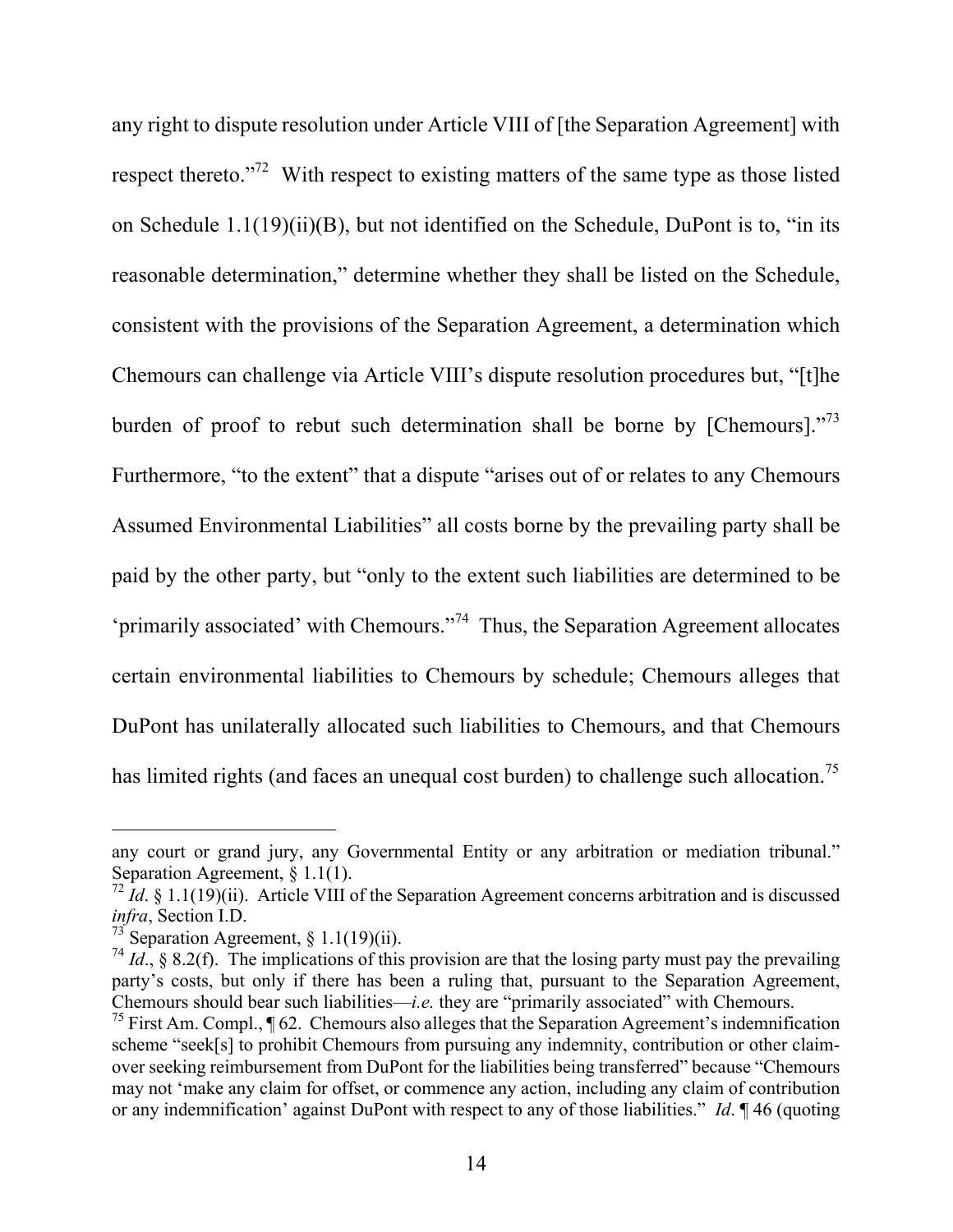#### *D. Arbitration Provisions in the Separation Agreement*

In the "event of a controversy, dispute or Action arising out of, in connection with, or in relation to the interpretation, performance, nonperformance, validity or breach" of the Separation Agreement, the Separation Agreement requires DuPont and Chemours to negotiate to settle such Dispute.<sup>76</sup> If the Dispute is not resolved by negotiation during a specified negotiation period, then "such Dispute shall be submitted to final and binding arbitration administered in accordance with the Commercial Arbitration Rules of the American Arbitration Association ('AAA') then in effect (the 'Rules'), except as modified [in the Separation Agreement]."<sup>77</sup> The arbitration is to be conducted by a three-member arbitral tribunal (the "Arbitral Tribunal") and held in New York, New York.<sup>78</sup> With respect to any disputes relating to environmental liabilities, the arbitrators "shall be attorneys with experience in Environmental Laws<sup>79</sup> or technical or scientific experts whose work relates to

Separation Agreement,  $\S 6.1(c)$ ). Chemours continues: "[i]n other words, if Chemours has to pay any of the liabilities (either because a regulator or plaintiff pursued it directly or because it had to indemnify DuPont), the Indemnification Provisions seek to preclude Chemours from having any recourse against DuPont." *Id*. <sup>76</sup> Separation Agreement, § 8.1. The clause reads in full: "In the event of a controversy, dispute

or Action arising out of, in connection with, or in relation to the interpretation, performance, nonperformance, validity or breach of this Agreement or the Ancillary Agreements or otherwise arising out of, or in any way related to, this Agreement or the Ancillary Agreements or the transactions contemplated hereby, including any Action based on contract, tort, statute or constitution (collectively, 'Disputes') . . . ." *Id*. <sup>77</sup> *Id*. § 8.2.

 $^{78}$  *Id.* §§ 8.2(a)–(b)

 $79$  "[A]ll Laws relating to pollution or protection of human health or safety or the environment, including Laws relating to the exposure to, or Release, threatened Release or the presence of Hazardous Substances, or otherwise relating to the manufacture, processing, distribution, use,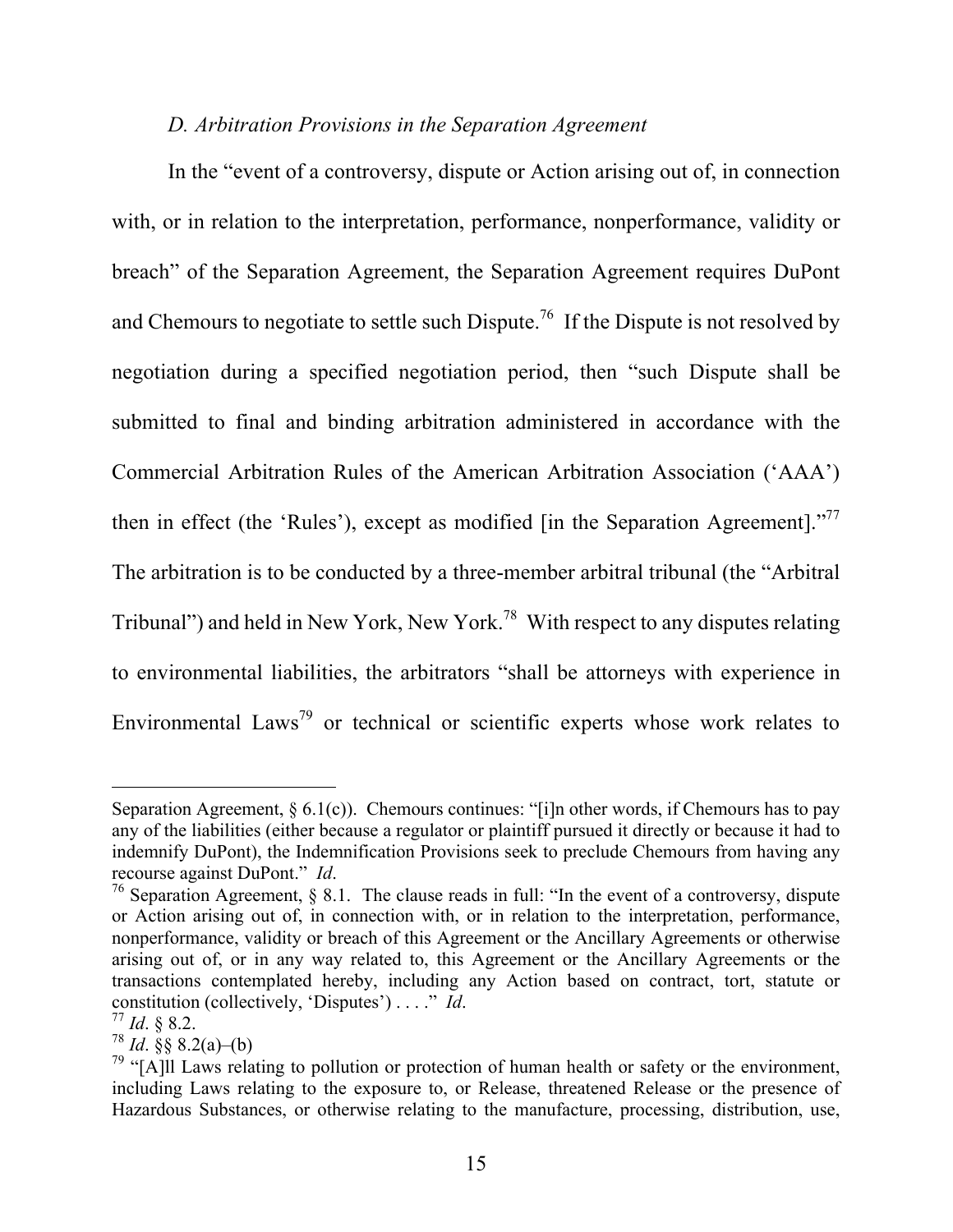environmental science, remediation or pollution control issues, as appropriate to the specific disputes."<sup>80</sup> The Separation Agreement and "any dispute arising out of, in connection with or relating to" the Separation Agreement is to be "governed by and construed in accordance with the Laws of the State of Delaware, without giving effect to the conflicts of laws principles thereof."<sup>81</sup>

Section 8.2(c) of the Separation Agreement provides that Chemours and DuPont "expressly agree" that "by submitting their dispute to arbitration under the Rules . . . all issues of arbitrability, including all issues concerning the propriety and timeliness of the commencement of the arbitration (including any defense based on a statute of limitation, if applicable), the jurisdiction of the Arbitral Tribunal, and the procedural conditions for arbitration, shall be finally and solely determined by the Arbitral Tribunal."<sup>82</sup> The Arbitral Tribunal "shall have the power to grant any remedy or relief that it deems just and equitable and that is in accordance with the terms of [the Separation] Agreement, including specific performance and temporary or final injunctive relief, provided, however, that the Arbitral Tribunal shall have no authority or power to limit, expand, alter, amend, modify, revoke or suspend any

treatment, storage, transport or handling of Hazardous Substances and all Laws with regard to recordkeeping, notification, disclosure and reporting requirements respecting Hazardous Substances, and all laws relating to endangered or threatened species of fish, wildlife and plants and the management or use of natural resources." *Id*. § 1.1(77).

<sup>80</sup> *Id*. § 8.2(a).

 $^{81}$  *Id.* § 10.16.

 $82$  *Id.*  $\frac{8}{9}$  8.2(c).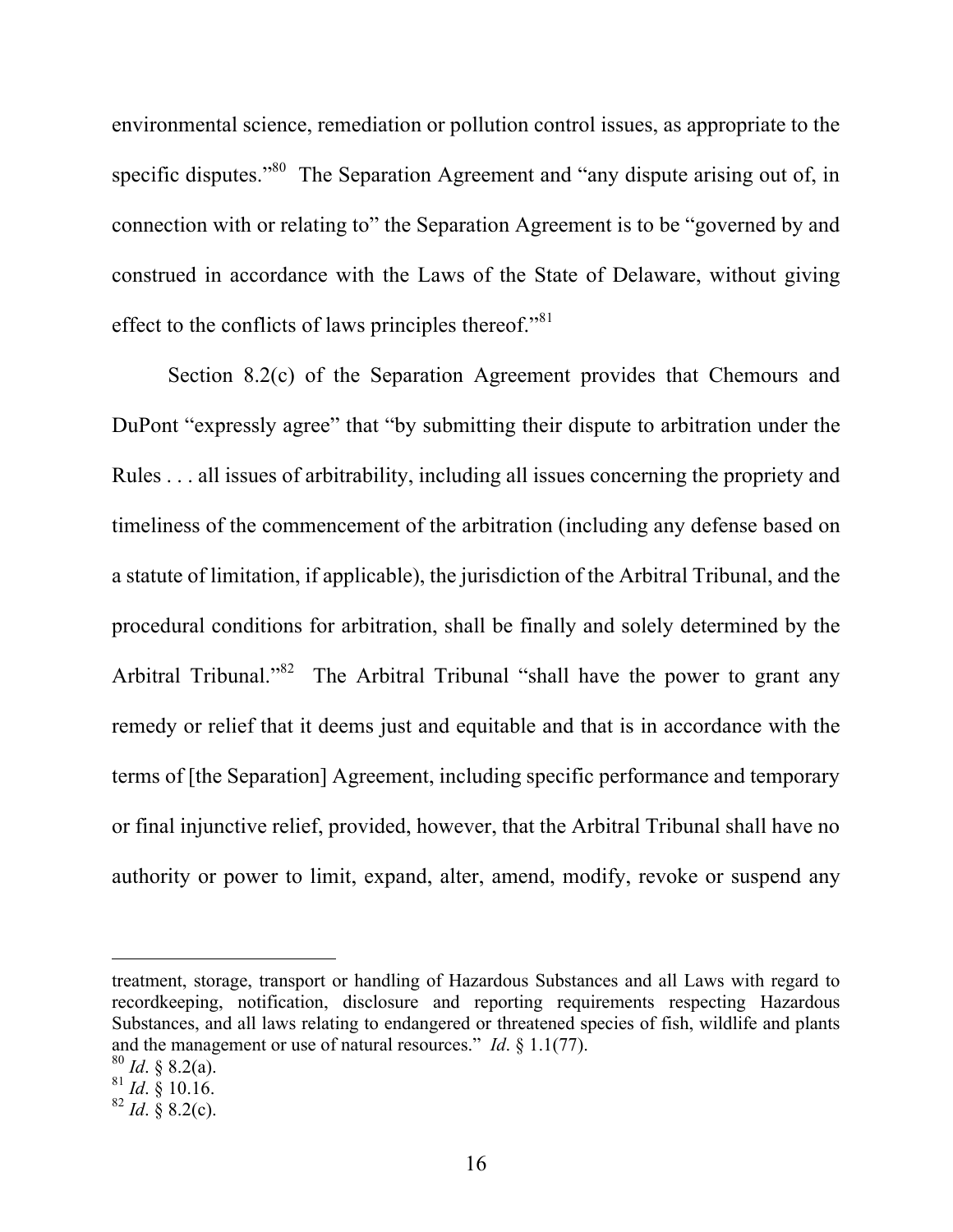condition or provision of [the Separation] Agreement . . . nor any right or power to award punitive, exemplary or treble damages."<sup>83</sup> The authority to grant "any prearbitral injunction, pre-arbitral attachment, interim or conservatory measure or other order in aid of arbitration proceedings" is granted exclusively to the Arbitral Tribunal or, prior to its constitution, an "Emergency Arbitrator" appointed consistent with the Rules.<sup>84</sup> Section 8.2(g) of the Separation Agreement states that arbitration—under Article VIII of the Separation Agreement—"shall be the sole and exclusive remedy for any Dispute, and any award rendered thereby shall be final and binding upon [Chemours and DuPont] as from the date rendered."<sup>85</sup>

### *E. Procedural Posture*

Chemours initiated this Action on May 13, 2019 and filed the First Amended Complaint on August 14, 2019. The First Amended Complaint alleges eleven counts associated with the Spin-Off and the assignment of certain environmental liabilities to Chemours.<sup>86</sup> Chemours alleges that if DuPont had disclosed the "true maximum" potential liabilities," assigned to Chemours, Houlihan Lokey "would have arrived at a valuation of Chemours' total liabilities that rendered the \$3.91 billion dividend

 $83$  *Id.* § 8.2(e).

 $^{84}$  *Id.* § 8.2(d).

<sup>85</sup> *Id*. § 8.2(g). As discussed, *supra*, the Separation Agreement was amended on August 17, 2017, in connection with PFOA liability, but no changes were made to the specific provisions discussed herein. First Am. Compl., Ex. C.<br><sup>86</sup> At this procedural juncture I need not recount Chemours' allegations in full.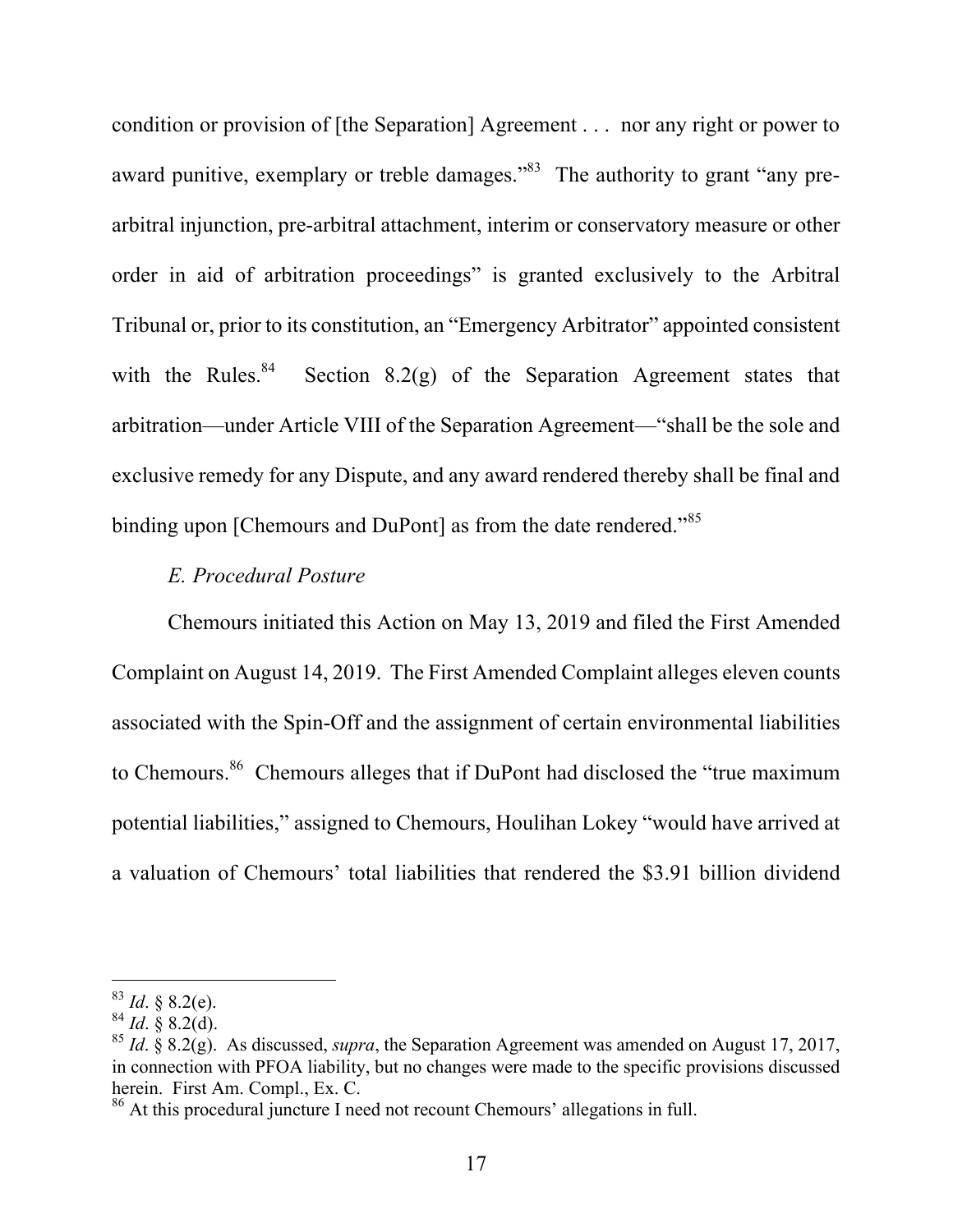unlawful under 8 *Del. C.* §§ 170, 173, 174." 87 Thus, Chemours seeks a declaration that the Separation Agreement's indemnification provisions are not enforceable or do not apply in excess of the DuPont-certified liability maximums. In the alternative, Chemours asks to be compensated by DuPont for the environmental liabilities it faces (including indemnification in connection therewith) in excess of the certified maximums. In essence, Chemours asks for liability capped at DuPont's certified "High End (Maximum) Realistic Exposure" (inclusive of any indemnification obligation of Chemours to DuPont) or that DuPont return "all or a portion of Chemours' \$3.91 billion dividend to DuPont, in an amount to be determined at trial."<sup>88</sup> On August 28, 2019, the Defendants moved to dismiss this Action.<sup>89</sup> I heard Oral Argument on the Defendants' Motion on December 18, 2019 and considered the matter submitted for decision on that date.

#### **II. ANALYSIS**

The Defendants have moved to dismiss this Action in favor of arbitration under Chancery Court Rule  $12(b)(1)$ .<sup>90</sup> In evaluating the Defendants' Motion, "[t]he

 $87$  First Am. Compl., ¶ 133.

<sup>&</sup>lt;sup>88</sup> *Id.* at 74. Additionally, Chemours asks for damages for breach of fiduciary duty in the event of a determination that Chemours "has unlimited responsibility for the true maximum potential liabilities." *Id*. ¶ 194.

<sup>&</sup>lt;sup>89</sup> Opening Br. in Support of Defs.' Mot. to Dismiss the Verified First Am. Compl., D.I. 40 ("Defs.' Opening Br."). A Motion to Stay Discovery and Cross Motion to Compel are also outstanding; given my determination in this Memorandum Opinion that I am without jurisdiction, I consider these motions moot. *See* Defs.' Mot. to Stay Discovery, D.I. 29; Pl.'s Opp'n to Defs.' Mot. to Stay Discovery and Cross-Mot. to Compel, D.I. 34.

 $90$  Ch. Ct. R. 12(b)(1).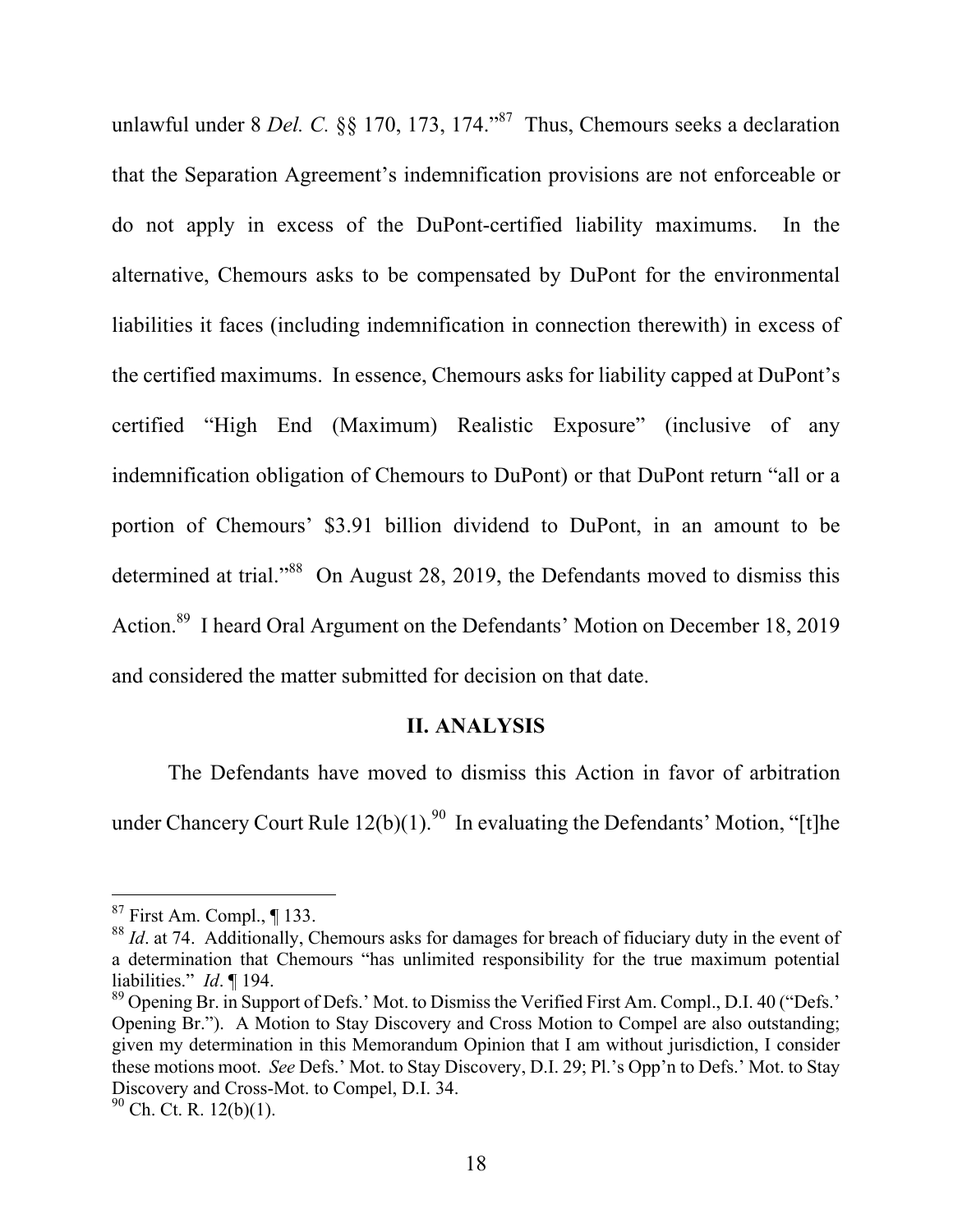court is 'confine[d] . . . to the allegations of the complaint and exhibits thereto, which must be accepted as true for purposes of the motion to dismiss,'" "and 'all inferences therefrom should be construed in the non-moving party's favor."<sup>91</sup> This Court "will dismiss an action under Rule 12(b)(1) 'if it appears from the record that the Court does not have subject matter jurisdiction over the claim.<sup>"92</sup> The  $12(b)(1)$  Motion is appropriate at this juncture because "Delaware courts lack subject matter jurisdiction to resolve disputes that litigants have contractually agreed to arbitrate."<sup>93</sup>

Where parties agree to arbitrate a dispute involving interstate commerce, absent a clear expression in the contract to the contrary, the rules of the Federal Arbitration Act (the "FAA") govern.<sup>94</sup> Section 2 of the FAA states:

A written provision in any . . . contract evidencing a transaction involving commerce to settle by arbitration a controversy thereafter arising out of such contract or transaction . . . shall be valid, irrevocable, and enforceable, save upon such grounds as exist at law or in equity for the revocation of any contract. $95$ 

<sup>91</sup> *Orix LF, LP v. Inscap Asset Mgmt., LLC*, 2010 WL 1463404, at \*5 (Del. Ch. Apr. 13, 2010) (quoting *Elf Atochem N. Am., Inc. v. Jaffari*, 727 A.2d 286, 287 n.1 (Del. 1999)); *de Adler v. Upper New York Inv. Co. LLC*, 2013 WL 5874645, at \*7 (Del. Ch. Oct. 31, 2013) (quoting *Harman v. Masoneilan Int'l, Inc.*, 442 A.2d 487, 489 (Del.1982)) (internal alterations omitted).

<sup>92</sup> *Lewis v. AimCo Properties, L.P.*, 2015 WL 557995, at \*2 (Del. Ch. Feb. 10, 2015) (quoting *AFSCME Locals 1102 & 320 v. City of Wilmington*, 858 A.2d 962, 965 (Del. Ch. 2004)).

<sup>93</sup> *Gomes v. Karnell*, 2016 WL 7010912, at \*3 (Del. Ch. Nov. 30, 2016) (quoting *Legend Nat. Gas II Hldgs., LP v. Hargis*, 2012 WL 4481303, at \*4 (Del. Ch. Sept. 28, 2012)).<br><sup>94</sup> *Id.*; *see* 10 *Del. C.* § 5702. The parties agree that the FAA controls this matter.

 $959 \text{ U.S. C. } 82.$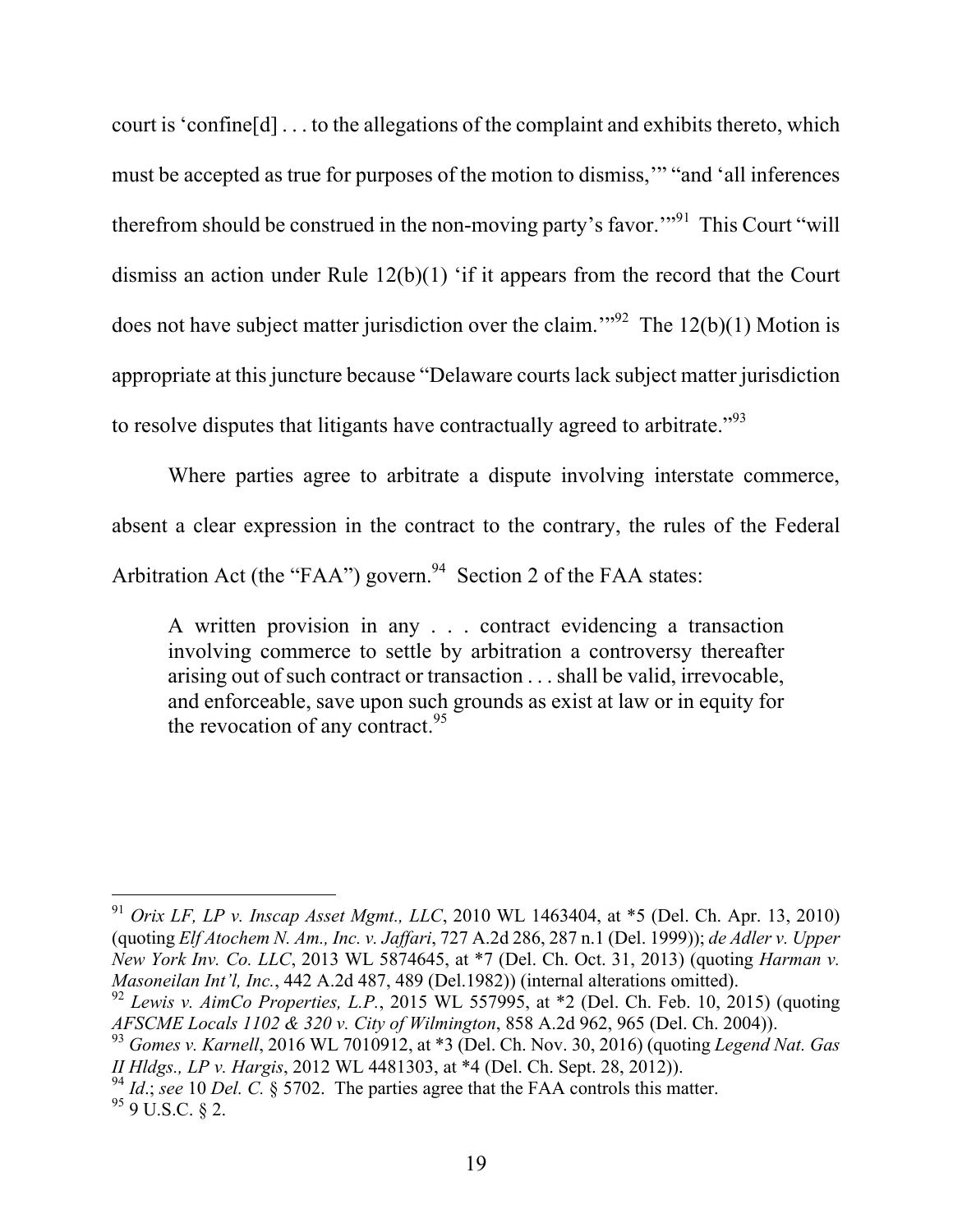This provision reflects "both a 'liberal federal policy favoring arbitration,' . . . and the fundamental principle 'that arbitration is a matter of contract<sup>[1]</sup><sup>",96</sup> Courts are to "apply[] general state-law principles of contract interpretation [in] the interpretation of an arbitration agreement within the scope of the [FAA]" and in doing so "must place arbitration agreements on an equal footing with other contracts."<sup>97</sup> Additionally, while "any doubts concerning the scope of arbitral issues should be resolved in favor of arbitration . . . if the dispute at issue concerns either contract formation or whether parties have agreed to submit a particular dispute to arbitration, the court must make an initial determination prior to compelling arbitration."<sup>98</sup>

The Defendants contend that Section 8.2(c) of the Separation Agreement mandates dismissal of this Action.<sup>99</sup> That Section reads:

<sup>96</sup> *AT&T Mobility LLC v. Concepcion*, 563 U.S. 333, 339 (2011) (quoting *Moses H. Cone Mem'l Hospital v. Mercury Constr. Corp.*, 460 U.S. 1, 24 (1983); *Rent-A-Ctr., W., Inc. v. Jackson*, 561 U.S. 63, 67 (2010)).

<sup>97</sup> *Volt Info. Scis., Inc. v. Bd. of Trs. of Leland Stanford Junior Univ.*, 489 U.S. 468, 475 (1989); *Concepcion*, 563 U.S at 339.<br><sup>98</sup> *Saizhang Guan v. Uber Techs., Inc.*, 236 F. Supp. 3d 711, 720 (E.D.N.Y. 2017) (quoting *Moses* 

*H. Cone*, 460 U.S. at 24–25; *Granite Rock Co. v. Int'l Bhd. of Teamsters*, 561 U.S. 287, 296 (2010)) (internal alterations and quotation marks omitted). The Third Circuit Court of Appeals recently noted that: "[d]eciding whether arbitration is required is a two-step process: in the first step, the court determines whether 'there is an agreement to arbitrate,' and then in the second step, the court decides whether 'the dispute at issue falls within the scope of that agreement." *Jaludi v. Citigroup*, 933 F.3d 246, 254 (3d Cir. 2019) (quoting *Century Indem. Co. v. Certain Underwriters at Lloyd's, London*, 584 F.3d 513, 523 (3d Cir. 2009)). The court continued that the first step "is governed by state law" and "[i]n applying state law at step one, we do *not* invoke the presumption of arbitrability." *Id*. at 254–55. Because this Memorandum Opinion deals solely with step one, I apply "ordinary state-law principles that govern the formation of contracts" and do not invoke the presumption of arbitrability. *Id*. at 254 (quoting *First Options of Chicago, Inc. v. Kaplan*, 514 U.S. 938, 944 (1995)).<br><sup>99</sup> Defs.' Opening Br., at 18.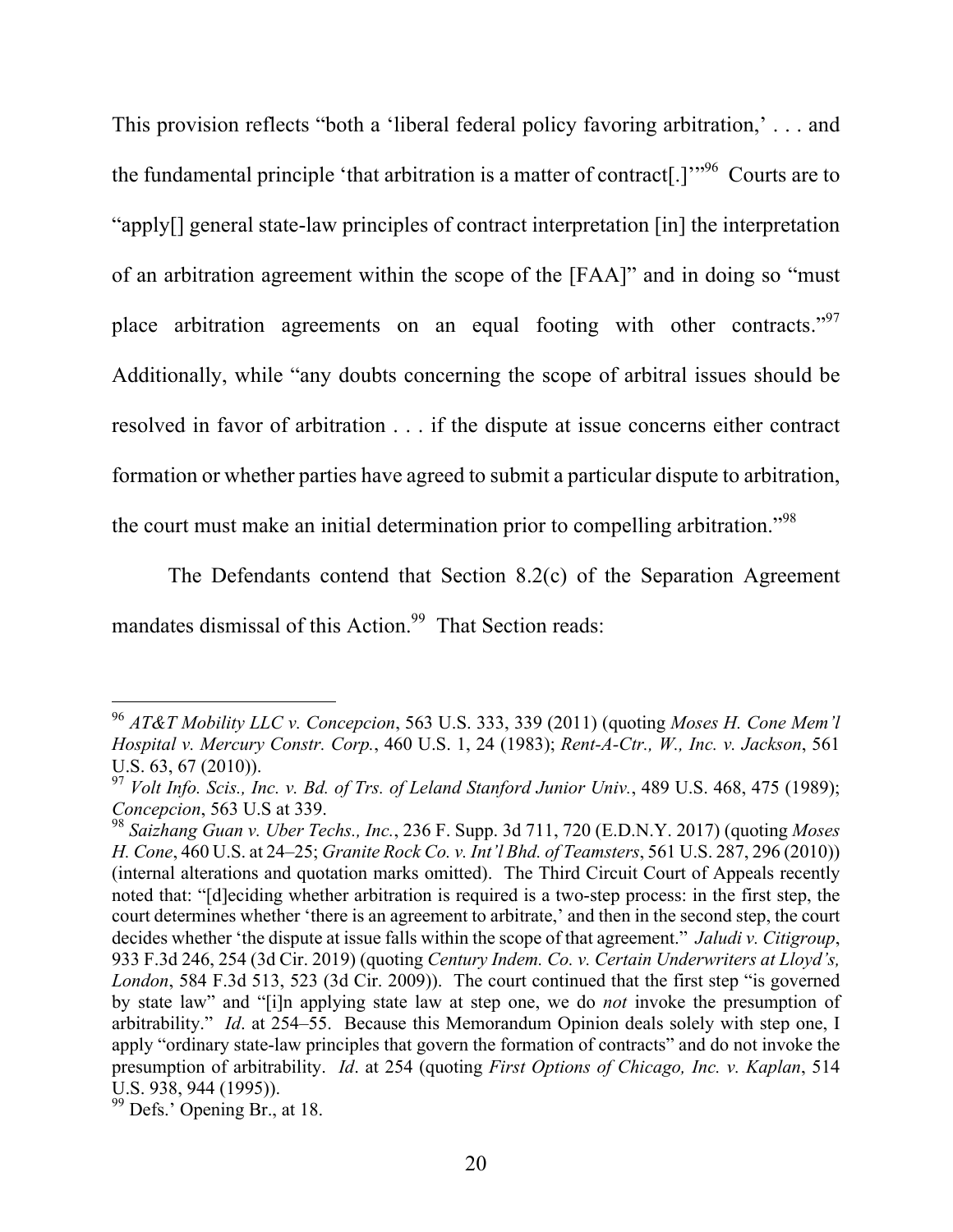For the avoidance of doubt, by submitting their dispute to arbitration under the Rules, the Parties expressly agree that all issues of arbitrability, including all issues concerning the propriety and timeliness of the commencement of the arbitration (including any defense based on a statute of limitation, if applicable), the jurisdiction of the Arbitral Tribunal, and the procedural conditions for arbitration, shall be finally and solely determined by the Arbitral Tribunal.<sup>100</sup>

This clause, which delegates resolution of questions of arbitrability—*i.e.* "threshold questions concerning the arbitration agreement"—to the Arbitral Tribunal is known (and referred to by the parties) as a "delegation clause" or a "delegation provision."<sup>101</sup> I adopt this convention and refer to Section 8.2(c) of the Separation Agreement herein as the "Delegation Clause." The United State Supreme Court has held that under the FAA "parties can agree to arbitrate 'gateway' questions of 'arbitrability,' such as whether the parties have agreed to arbitrate or whether their agreement covers a particular controversy."<sup>102</sup> "The question of who decides arbitrability is itself a question of contract. The [FAA] allows parties to agree by contract that an arbitrator, rather than a court, will resolve threshold arbitrability questions as well as underlying merits disputes."<sup>103</sup> An agreement to arbitrate a gateway issue, such as the arbitration of arbitrability, "is simply an additional,

 $100$  Separation Agreement, § 8.2(c).

<sup>101</sup> *Rent-A-Ctr., W., Inc. v. Jackson*, 561 U.S. 63, 68 (2010); *see* David Horton, *Arbitration About Arbitration*, 70 Stan. L. Rev. 363, 393 (2018); *see also* Defs.' Opening Br., at 21; The Chemours Company's Br. in Opp'n to Defs.' Mot. to Dismiss for Lack of Subject Matter Jurisdiction, D.I. 43 ("Chemours' Answ. Br."), at 50.<br><sup>102</sup> *Rent-A-Ctr.*, 561 U.S. at 69.

<sup>&</sup>lt;sup>103</sup> *Henry Schein, Inc. v. Archer & White Sales, Inc., 139 S. Ct. 524, 527 (2019).*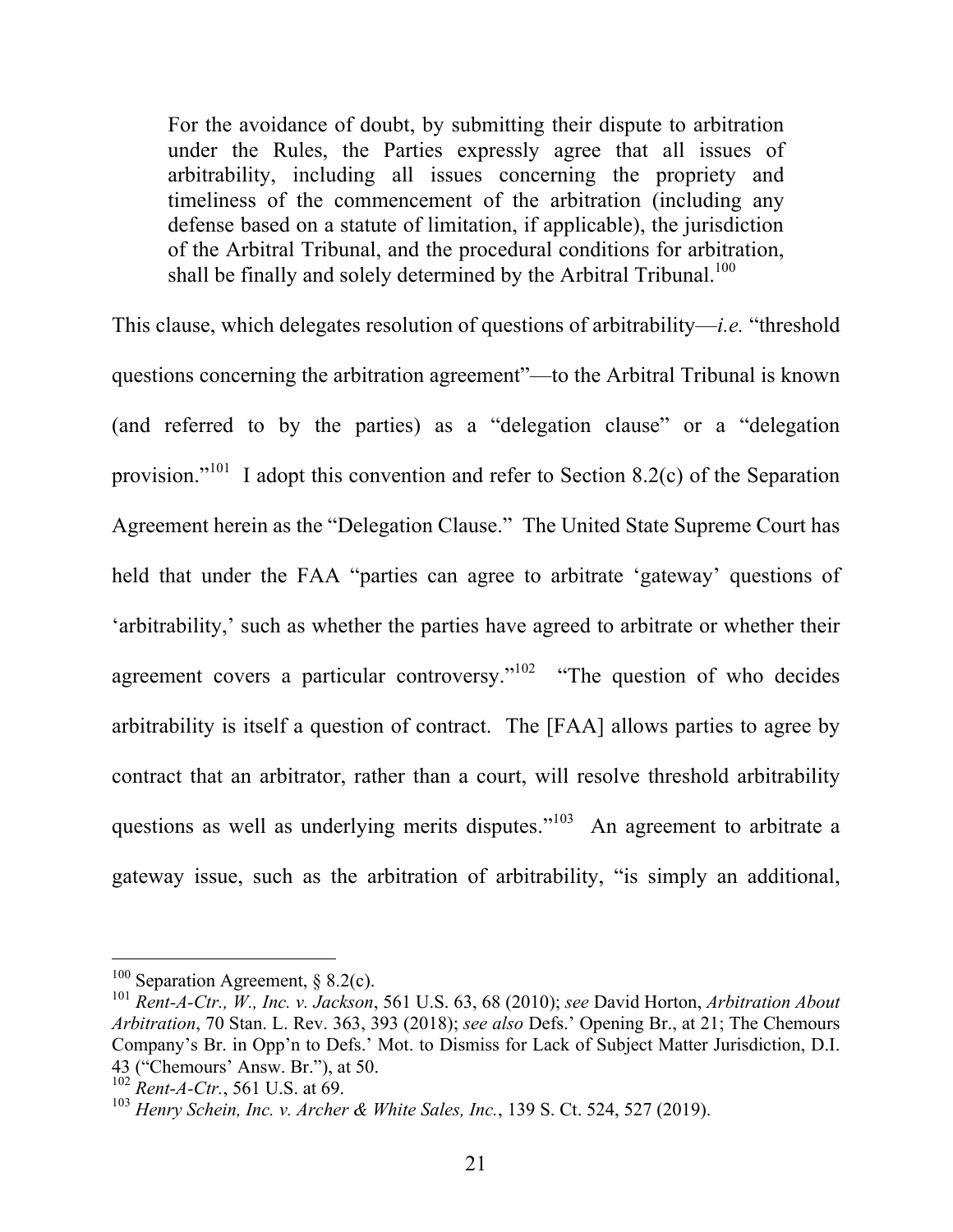antecedent agreement the party seeking arbitration asks the federal court to enforce, and the FAA operates on this additional arbitration agreement just as it does on any other."104 "When the parties' contract delegates the arbitrability question to an arbitrator, a court may not override the contract. In those circumstances, a court possesses no power to decide the arbitrability issue."<sup>105</sup> Per the Defendants, the Delegation Clause is valid and binding on the parties, meaning that the parties have agreed to "arbitrate arbitrability," and that this Court is consequently deprived of jurisdiction to determine that threshold matter.<sup>106</sup>

#### *A. Chemours Consented to Arbitration*

In the first instance, Chemours urges that it is not bound by the Separation Agreement's arbitration provisions because it did not consent to arbitration. In *Granite Rock Co. v. International Brotherhood of Teamsters*, the United States Supreme Court emphasized the "first principle that underscores all of [its] arbitration decisions: Arbitration is strictly 'a matter of consent.'"<sup>107</sup> "Consent is essential under the FAA because arbitrators wield only the authority they are given. That is, they derive their 'powers from the parties' agreement to forgo the legal process and

 $104$  Rent-A-Ctr., 561 U.S. at 70.

<sup>&</sup>lt;sup>105</sup> *Henry Schein*, 139 S. Ct. at 529. Delaware law is generally consistent with the FAA in this regard. See James & Jackson, LLC v. Willie Gary, LLC, 906 A.2d 76, 79 (Del. 2006).<br><sup>106</sup> See First Options of Chicago, Inc. v. Kaplan, 514 U.S. 938, 943 (1995).<br><sup>107</sup> Granite Rock Co. v. Int'l Bhd. of Teamsters, 561 U.S.

*Inc. v. Bd. of Trs. of Leland Stanford Junior Univ.*, 489 U.S. 468, 479 (1989)).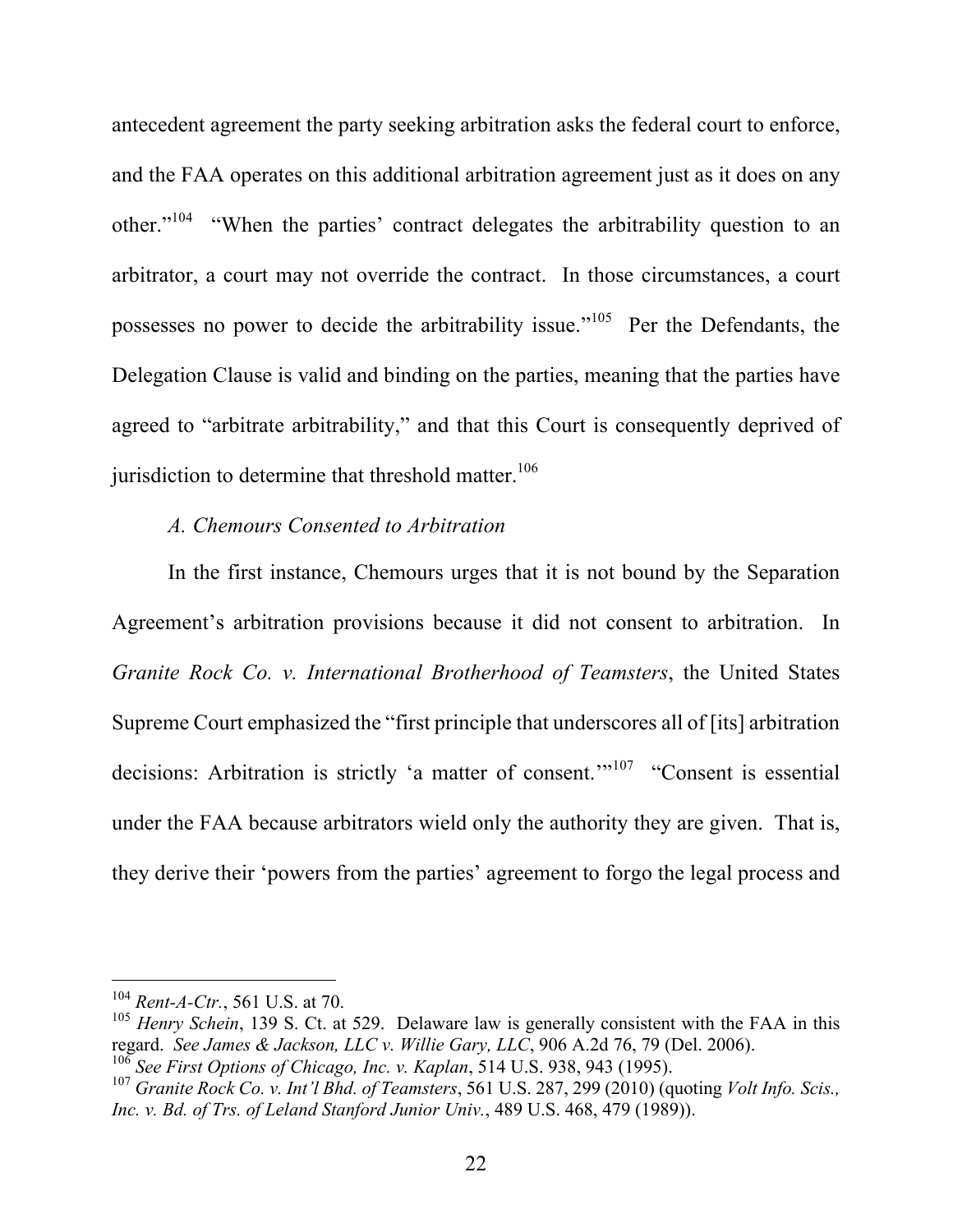submit their disputes to private dispute resolution."<sup>108</sup> The FAA respects the primacy of consent and "does not require parties to arbitrate when they have not agree to do so."<sup>109</sup> Thus, unless Chemours consented to arbitration, I cannot dismiss this Action in favor of arbitration.<sup>110</sup>

I must apply state contract law to determine whether Chemours consented to arbitration.<sup>111</sup> Section 2 of the FAA mandates that arbitration agreements are to be enforced as contracts and it *does not* "alter background principles of state contract law regarding the scope of agreements (including who is bound by them)."<sup>112</sup> Thus, "state law . . . is applicable to determine which contracts are binding under [Section] 2 . . . *if* that law arose to govern issues concerning the validity, revocability, and enforceability of contracts generally."<sup>113</sup> In considering the agreement to arbitrate,

 $\overline{a}$ <sup>108</sup> *Lamps Plus, Inc. v. Varela*, 139 S. Ct. 1407, 1416 (2019) (quoting *Stolt-Nielsen S.A. v. AnimalFeeds Int'l Corp.*, 559 U.S. 662, 682 (2010)).<br><sup>109</sup> *Volt*, 489 U.S. at 478.

<sup>&</sup>lt;sup>110</sup> I note that I do not consider whether there is "clear and unmistakable" evidence of an agreement to arbitrate—as articulated by *Howsam v. Dean Witter Reynolds, Inc.*, 537 U.S. 79 (2002) and interpreted under Delaware law by *James & Jackson, LLC v. Willie Gary, LLC*, 906 A.2d 76 (Del. 2006)—because Chemours has not argued that the plain language of the Delegation Clause and the Separation Agreement, if applied, do not mandate arbitration. In fact, the contractual scheme clearly does so. Chemours instead insists that it did not consent to arbitration in the first place.

<sup>111</sup> *Jaludi v. Citigroup*, 933 F.3d 246, 254 (3d Cir. 2019) (quoting *First Options*, 514 U.S. at 944 ) ("When deciding whether the parties agreed to arbitrate a certain matter (including arbitrability), courts generally . . . should apply ordinary state-law principles that govern the formation of contracts.").

<sup>112</sup> *Arthur Andersen LLP v. Carlisle*, 556 U.S. 624, 630 (2009); *Rent-A-Ctr., W., Inc. v. Jackson*, 561 U.S. 63, 67 (2010) ("The FAA thereby places arbitration agreements on an equal footing with other contracts, and requires courts to enforce them according to their terms." (internal citations omitted)).

<sup>113</sup> *Arthur Andersen*, 556 U.S. at 630–31 (quoting *Perry v. Thomas*, 482 U.S. 483, 492 n.9 (1987)) (internal alterations omitted).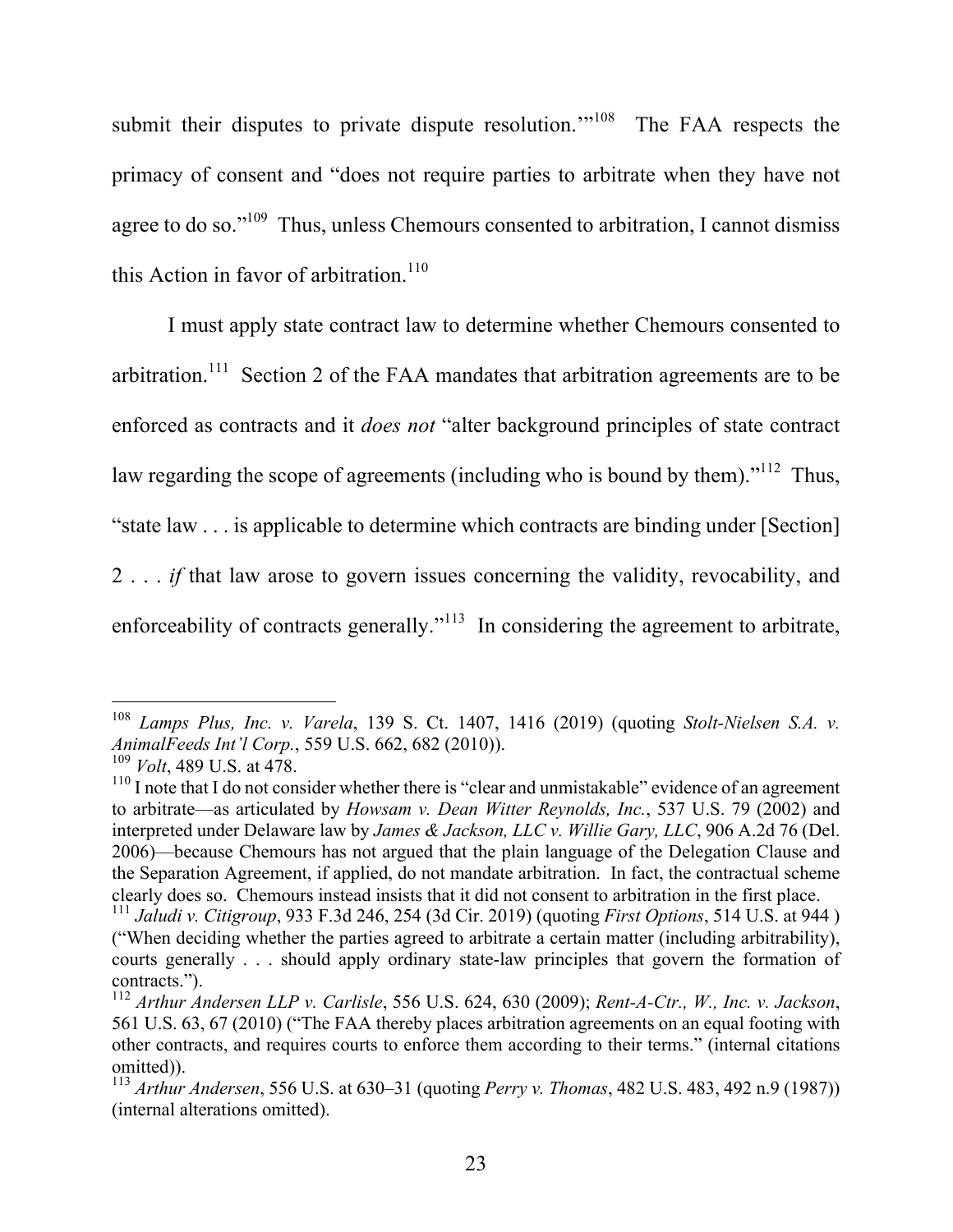general state law contract principles, and not any special rules separate to arbitration agreements, must apply.<sup>114</sup> The Separation Agreement—which contains the arbitration provisions in dispute—and any "dispute arising out of, in connection with or relating to" the Separation Agreement is to be "governed by and construed in accordance with the Laws of the State of Delaware."115 Therefore, I must determine if, under Delaware contract law, Chemours has consented to arbitration.

The Delaware Supreme Court has echoed the Restatement (Second) of Contracts in stating the bedrock principle that "the formation of a contract requires a bargain in which there is a manifestation of *mutual assent* to the exchange and a consideration."116 In Chemours' view, it did not consent to arbitration as required under the FAA because that foundational requirement of contract formation mutual assent—is absent.<sup>117</sup> Under Delaware law, "overt manifestation of assent not subjective intent—controls the formation of a contract."<sup>118</sup> Furthermore, "[w]hether both of the parties manifested an intent to be bound 'is to be determined objectively based upon their expressed words and deeds as manifested at the time

<sup>&</sup>lt;sup>114</sup> *See Perry*, 482 U.S. at 492 n.9.<br><sup>115</sup> Separation Agreement, § 10.16.

<sup>116</sup> *Eagle Force Holdings, LLC v. Campbell*, 187 A.3d 1209, 1212 (Del. 2018) (quoting Restatement (Second) of Contracts § 17 (1981)) (emphasis added).<br><sup>117</sup> Chemours' Answ. Br., at 24–25.

<sup>118</sup> *Eagle Force Holdings*, 187 A.3d at 1229 (quoting *Black Horse Capital, LP v. Xstelos Holdings, Inc.*, 2014 WL 5025926, at \*12 (Del. Ch. Sept. 30, 2014)).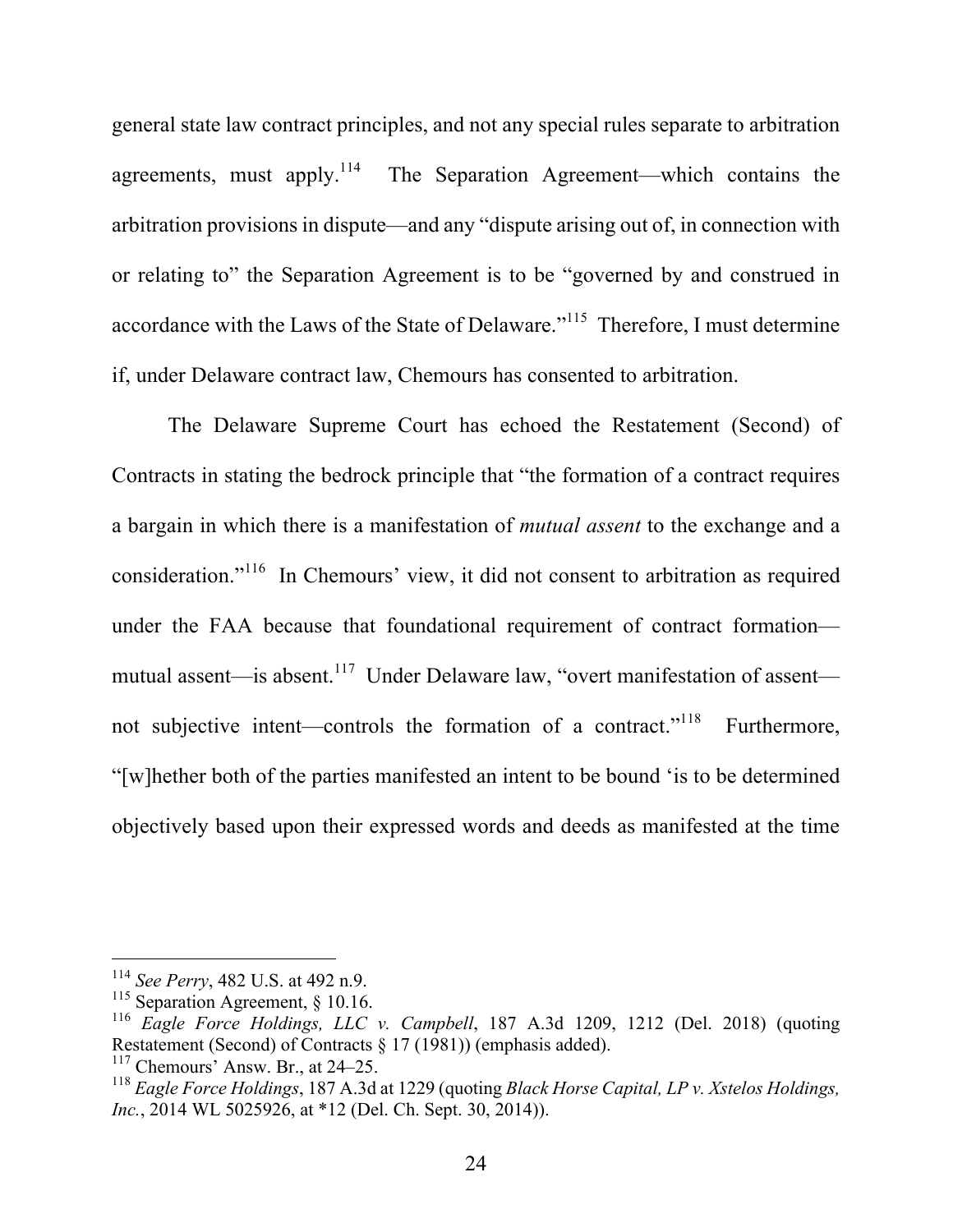rather than by their after-the-fact professed subjective intent."<sup>119</sup> "[W]here the putative contract is in the form of a signed writing, that document generally offers the most powerful and persuasive evidence of the parties' intent to be bound."<sup>120</sup>

Chemours—the party to the Separation Agreement and the entity that the Defendants seek to compel to arbitrate—is a corporation, and "[a] corporation is an artificial being, invisible, intangible, and existing only in contemplation of law."<sup>121</sup> As it is a "purely metaphysical creature, having no mind with which to think, no will with which to determine and no voice with which to speak, [a corporation] must depend upon the faculties of natural persons to determine for it its policies and direct the agencies through which they are to be effectuated." $1^{122}$  Thus, "[b]ecause it lacks a body and mind, a corporation only can act through human agents."<sup>123</sup>

Chemours concedes that a duly appointed board of directors approved the Spin-Off and the Separation Agreement, and that a duly appointed executive of Chemours, Nigel Pond, Chemours' then-Vice President, executed the Separation Agreement on behalf of Chemours.124 There is *no dispute* whether Nigel Pond

<sup>119</sup> *Black Horse*, 2014 WL 5025926, at \*12 (quoting *Debbs v. Berman*, 1986 WL 1243, at \*7 (Del.

Ch. Jan. 29, 1986)).<br><sup>120</sup> *Eagle Force Holdings*, 187 A.3d at 1230.<br><sup>121</sup> *Prairie Capital III, L.P. v. Double E Holding Corp.*, 132 A.3d 35, 59 (Del. Ch. 2015) (quoting *Trs. of Dartmouth Coll. v. Woodward*, 17 U.S. (4 W

<sup>&</sup>lt;sup>122</sup> Id. (quoting *N. Assur. Co. v. Rachlin Clothes Shop*, 125 A. 184, 188 (Del. 1924)). <sup>123</sup> Id. at 60.

<sup>&</sup>lt;sup>124</sup> First Am. Compl., ¶ 35.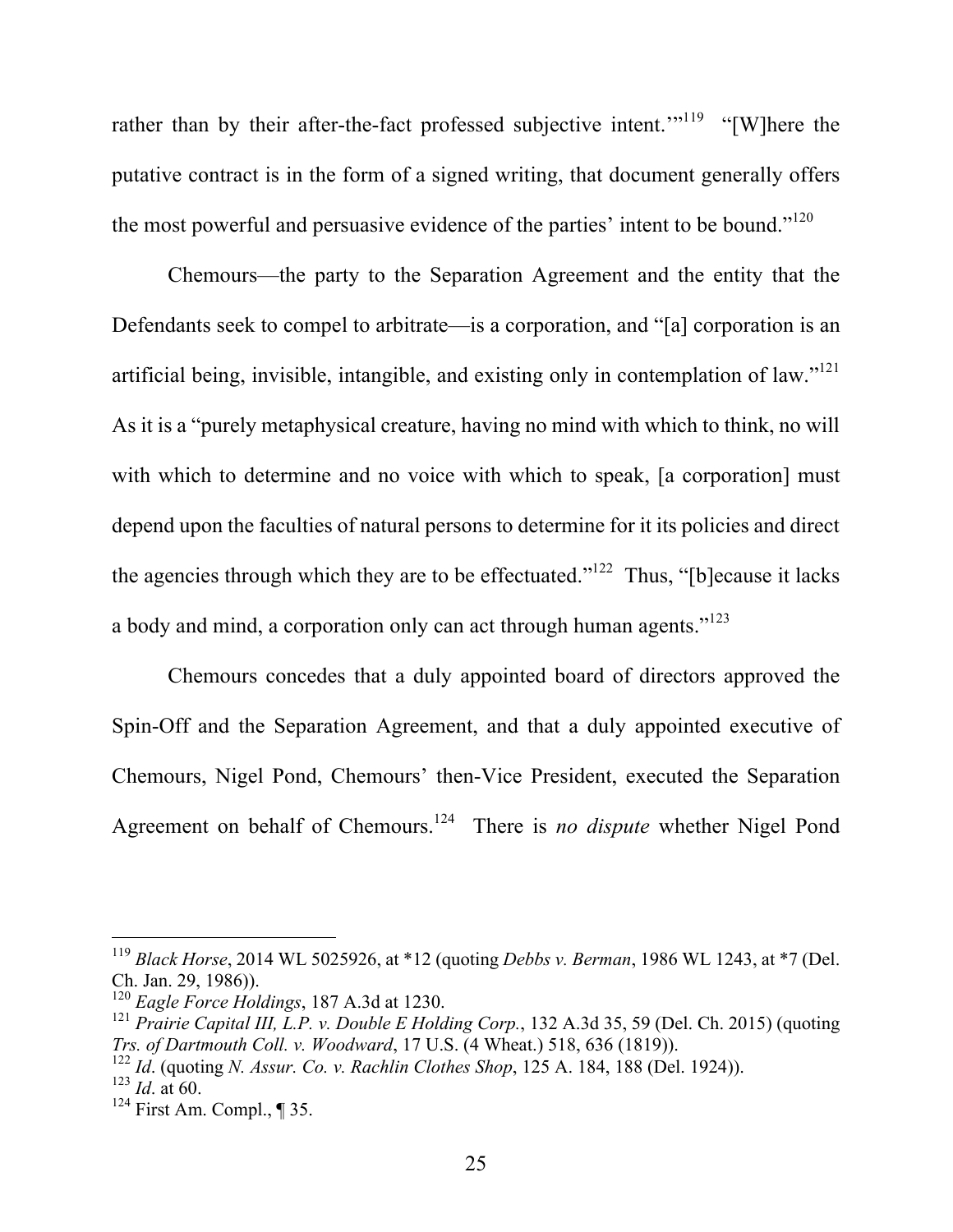signed the Separation Agreement in his capacity as Vice President of Chemours.<sup>125</sup> Delaware law views such a signature as "the most powerful and persuasive evidence" of Chemours' intent to be bound by the Separation Agreement, and, consequently, its consent to arbitration.<sup>126</sup>

Notwithstanding Mr. Pond's signature on the Separation Agreement, Chemours contends that it did not *really* consent to arbitration, because "all the arbitration provisions of the Separation Agreement were conceived, drafted, and executed by DuPont alone."<sup>127</sup> Chemours alleges that its prospective management team had no opportunity to bargain with DuPont regarding the terms of arbitration nor was it entitled to retain counsel.<sup>128</sup> Chemours points to a sworn statement by DuPont's former Chief Executive Officer and board chair that states that "DuPont unilaterally determined the terms of the Separation Agreement, including its arbitration provisions, and unilaterally consummated the Separation Agreement without any consent from Chemours."<sup>129</sup> In essence, Chemours argues that, as a subsidiary, pre-Spin-Off Chemours had no will of its own; it was animated solely by the will of its parent, DuPont, and thus was unable to independently and effectively consent to arbitration.

<sup>125</sup> *See* Separation Agreement.

<sup>126</sup> *See Eagle Force Holdings, LLC v. Campbell*, 187 A.3d 1209, 1230 (Del. 2018).

 $^{127}_{128}$  Chemours' Answ. Br., at 25.

<sup>&</sup>lt;sup>129</sup> Chemours' Answ. Br., Ex. A, ¶ 2.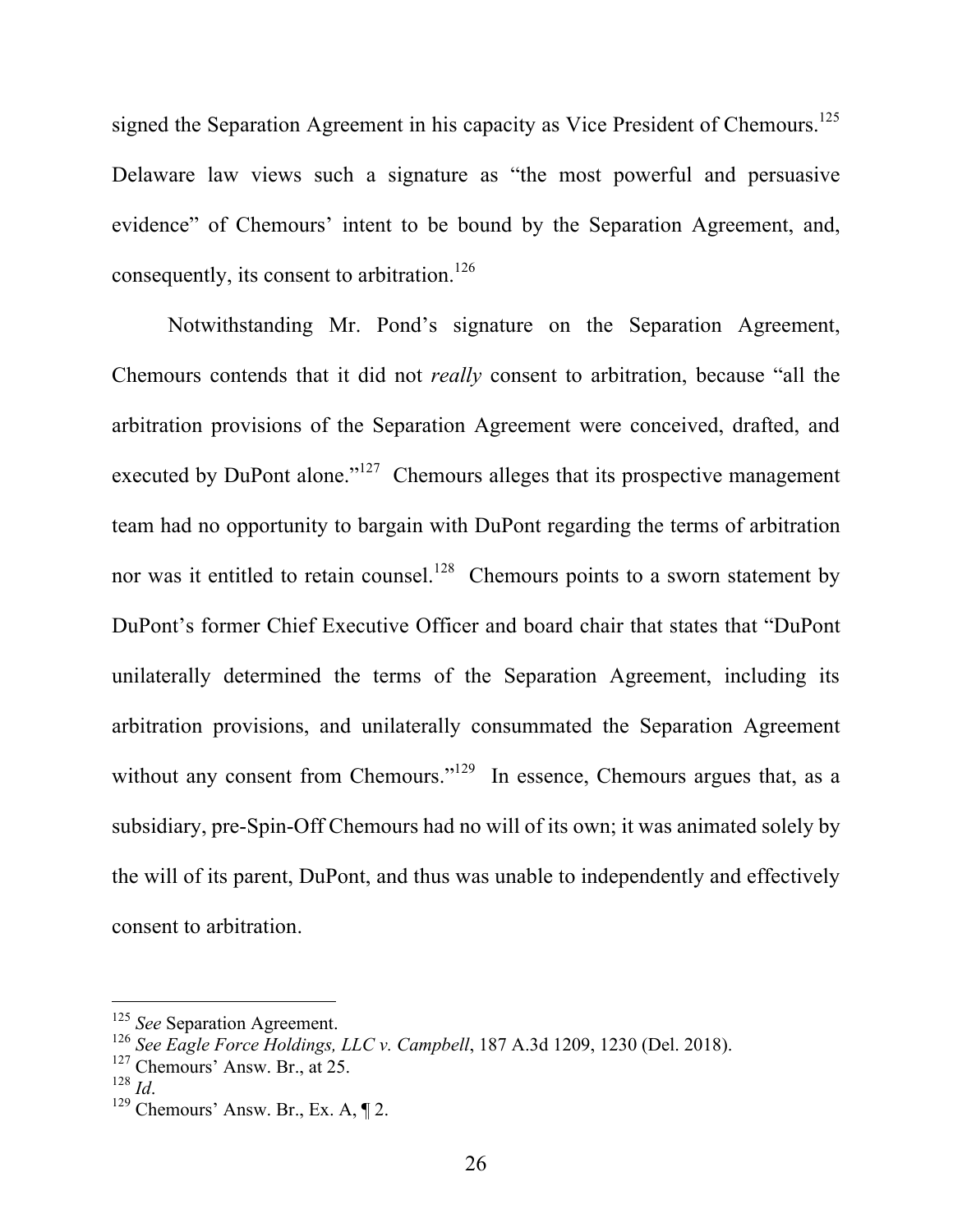While Chemours challenges its consent to arbitration in this "real-world" or intuitive sense, it cannot show that it did not consent in the *contractual* sense required by the FAA. Chemours can point to no case that has declined to enforce a parent-subsidiary contract because the subsidiary could not manifest assent due to its domination by the parent.<sup>130</sup> Simply because the parent dictates terms to its wholly-owned subsidiary is *not* a grounds under Delaware law to infer lack of consent such that the contract would not be enforceable. Consent to arbitration under the FAA is contractual consent under state law and, as explained above, I may not

<sup>130</sup> Chemours references *Highlands Ins. Grp., Inc. v. Halliburton Co.*, 2001 WL 287485 (Del. Ch. Mar. 21, 2001), *aff'd*, 801 A.2d 10 (Del. 2002), but that case stands for a different concept concerning parent-subsidiary contracts—mutual mistake—which is inapposite here. In *Highlands*, this Court held there could be no mutual mistake in the spin-off agreements at issue in that case "because as a legal matter [the subsidiary] had no independent ability to negotiate the Spinoff agreements" and thus "lacked any ability to change the terms of the Spinoff or to make a 'mistake' about what those terms meant." *Highlands*, 2001 WL 287485, at \*8. Under Delaware law, a mutual mistake is "where each [party] labors under a misconception with respect to the same terms of the written instrument sought to be corrected." *Home Life Ins. Co. of Am. v. McCarns*, 16 A.2d 587, 589 (1940). Per the Restatement (Second) of Contracts "[w]here a mistake of of both parties at the time a contract was made as to a basic assumption on which the contract was made has a material effect on the agreed exchange of performances, the contract is voidable by the adversely affected party unless he bears the risk of the mistake. . . . ." Restatement (Second) of Contracts § 152 (1981). As manifestation of mutual assent is an "external or objective standard for interpreting conduct," mutual mistake is a justification for making a contract voidable even though the parties have objectively manifested an intent to be bound. *See id.* § 2 cmt. b (1981) (explaining the external or objective standard). *Highlands* rejected the mutual mistake argument based on the futility of the contention that the respective manifestations of assent made by *each party* were based on a mistake when, as in the parent-subsidiary relationship, it is the *same party* on both sides of the table. However, the fact that there can be no mutual mistake in a parentsubsidiary contract *does not* mean that the legally required manifestation of assent (*i.e.* consent) is absent, but rather simply that the contract is not subject to challenge based on the oxymoronic concept of the same party simultaneously making a mistake separately on behalf of each contracting party.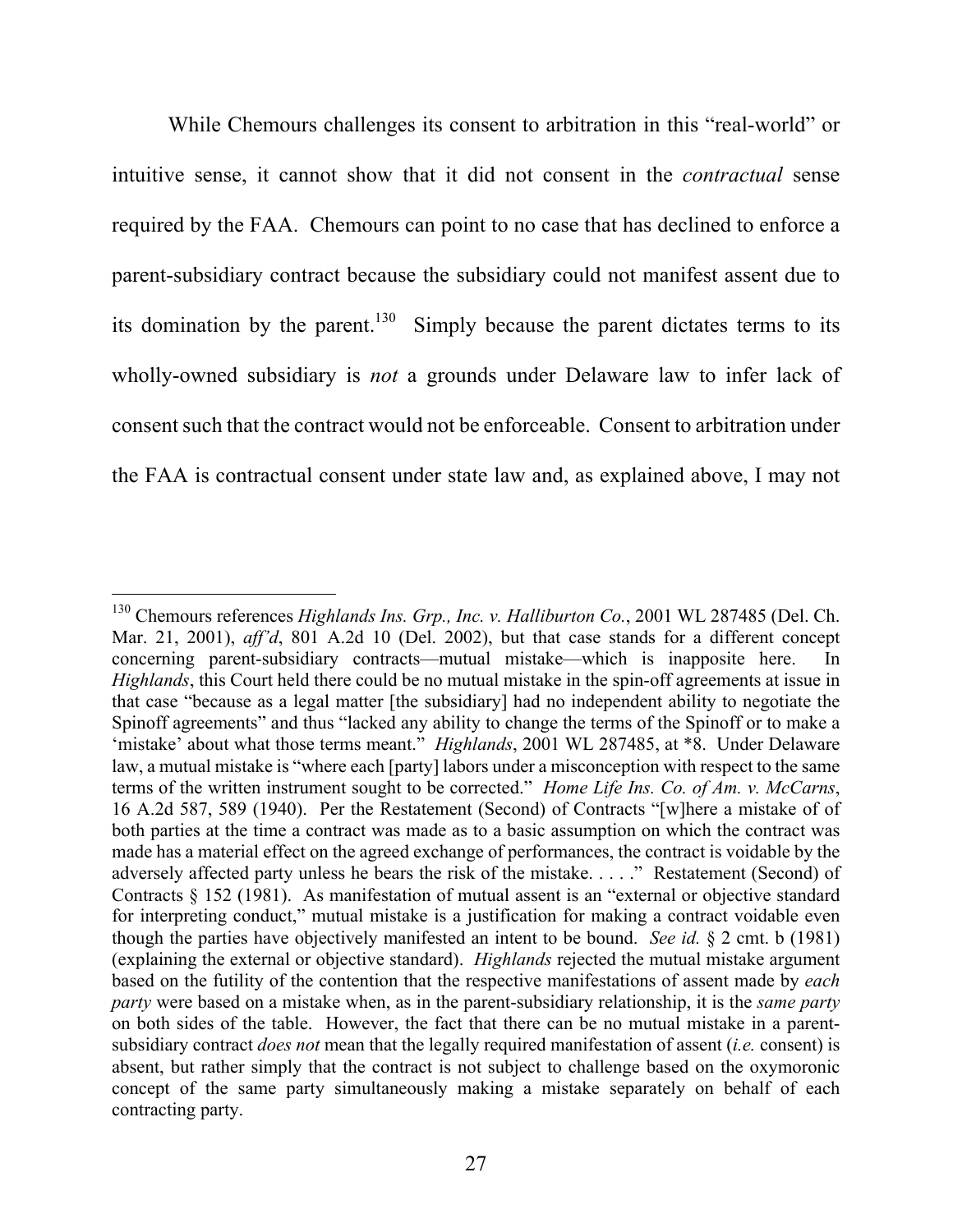construe consent uniquely simply because an arbitration agreement is at issue.<sup>131</sup> Under Delaware contract law, Chemours' board resolution and Mr. Pond's signature on the Separation Agreement evidence Chemours' overt manifestation of assent and, therefore, Chemours' consent—to the Separation Agreement.<sup>132</sup>

In an effort to escape this conclusion, Chemours contends that the Separation Agreement is not really a contract at all, but a form of quasi-constitutional corporate document. Chemours argues, tautologically, that certain corporate agreements, such as separation agreements, are generally enforceable as contracts "not because they reflect the consented-to agreement that is fundamental to offer and acceptance but because, as a matter of sound administration of the corporate law and public policy, they will generally be enforceable."<sup>133</sup> But accepting Chemours' argument would

<sup>131</sup> *Kindred Nursing Centers Ltd. P'ship v. Clark*, 137 S. Ct. 1421, 1426 (2017) (quoting *AT&T Mobility LLC v. Concepcion*, 563 U.S. 333, 339, 341 (2011)) ("[Section 2 of the FAA] establishes an equal-treatment principle: A court may invalidate an arbitration agreement based on 'generally applicable contract defenses' like fraud or unconscionability, but not on legal rules that 'apply only to arbitration or that derive their meaning from the fact that an agreement to arbitrate is at issue.' The FAA thus preempts any state rule discriminating on its face against arbitration—for example, a 'law prohibit[ing] outright the arbitration of a particular type of claim.' And not only that: The [FAA] also displaces any rule that covertly accomplishes the same objective by disfavoring contracts that (oh so coincidentally) have the defining features of arbitration agreements." (internal

citations omitted)). <sup>132</sup> Quoting *Weber v. Kirchner*, 2003 WL 23190392 (Del. Ch. Dec. 31, 2003), Chemours argues that Chemours' consent was "coerced," noting that *Weber* "defin[ed] 'coercion' in term of 'overcoming [] free will.'" Chemours' Answ. Br., at 27. However, Chemours leaves out the full quote, which reads: "[t]o prove duress at trial, Weber would have to demonstrate that there was a wrongful act that overcame his free will and that he had no adequate legal remedy to protect his interests." *Weber*, 2003 WL 23190392, at \*2. Chemours makes no serious effort to argue that the Separation Agreement is invalid under this rubric, instead focusing on the lack-of-consent argument under the FAA.

 $133$  Oral Arg. Tr., at 103:15–103:23.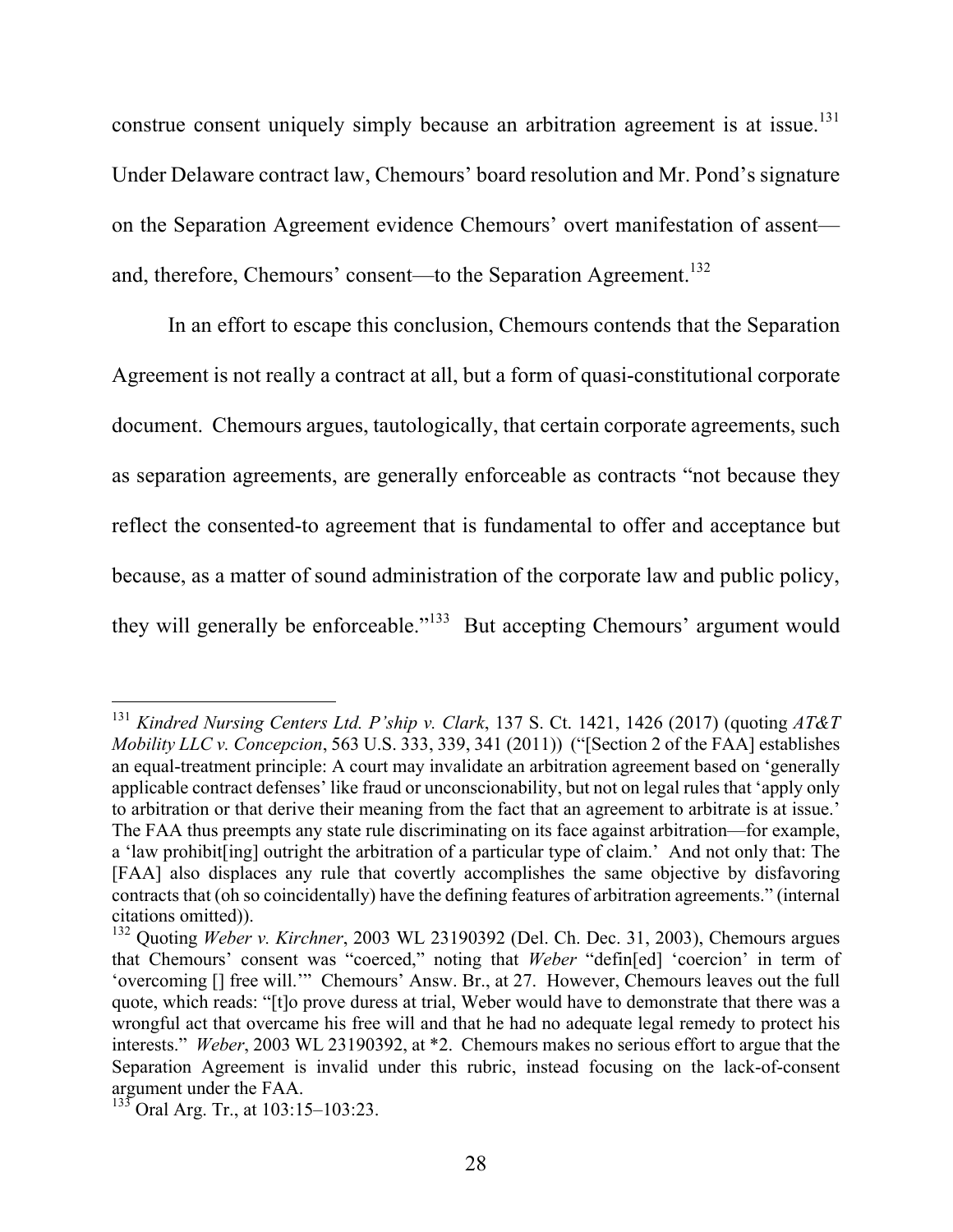violate the FAA's equal treatment principle because it would permit me to search for a form of consent other than contractual consent, in Chemours' words: "real world" consent.<sup>134</sup> The FAA mandates the application of ordinary state law contract principles, and Delaware law recognizes no subspecies of consent applicable to agreements such as the Separation Agreement. Instead, Delaware law enforces such agreements as contracts, and searches for the requisite contractual manifestation of assent by reference to foundational contractual principles—rendering Mr. Pond's signature near ironclad.<sup>135</sup> A rule that requires an elevated level of consent for purposes of an arbitration agreement where state contract law otherwise recognizes the consent as sufficient would derivate from Delaware law contract principles where an agreement to arbitrate is at issue. Again, the United States Supreme Court has continually held that such a rule violates the FAA.<sup>136</sup> Therefore, Chemours has consented to arbitration under Delaware law.

<sup>134</sup> *See* Chemours' Answ. Br., at 27.

<sup>&</sup>lt;sup>135</sup> Chemours, I note, fails to identify an applicable principle under which provisions of a separation agreement may be classified as contractual or non-contractual.

<sup>&</sup>lt;sup>136</sup> *Lamps Plus, Inc. v. Varela*, 139 S. Ct. 1407, 1431 (2019) ("So any state rule treating arbitration agreements worse than other contracts 'stand[s] as an obstacle' to achieving the Act's purposes and is preempted."); *Epic Sys. Corp. v. Lewis*, 138 S. Ct. 1612, 1616 (2018) (stating that the FAA does not permit "defenses targeting arbitration either by name or by more subtle methods . . . ."); *Concepcion*, 131 S. Ct. at 1742–43 ("Section 2's saving clause permits agreements to be invalidated by generally applicable contract defenses, but not by defenses that apply only to arbitration or derive their meaning from the fact that an agreement to arbitrate is at issue." (internal quotation marks omitted)); *Doctor's Assocs., Inc. v. Casarotto*, 517 U.S. 681, 687 (1996) ("By enacting § 2, we have several times said, Congress precluded States from singling out arbitration provisions for suspect status, requiring instead that such provisions be placed upon the same footing as other contracts." (internal quotation marks omitted)).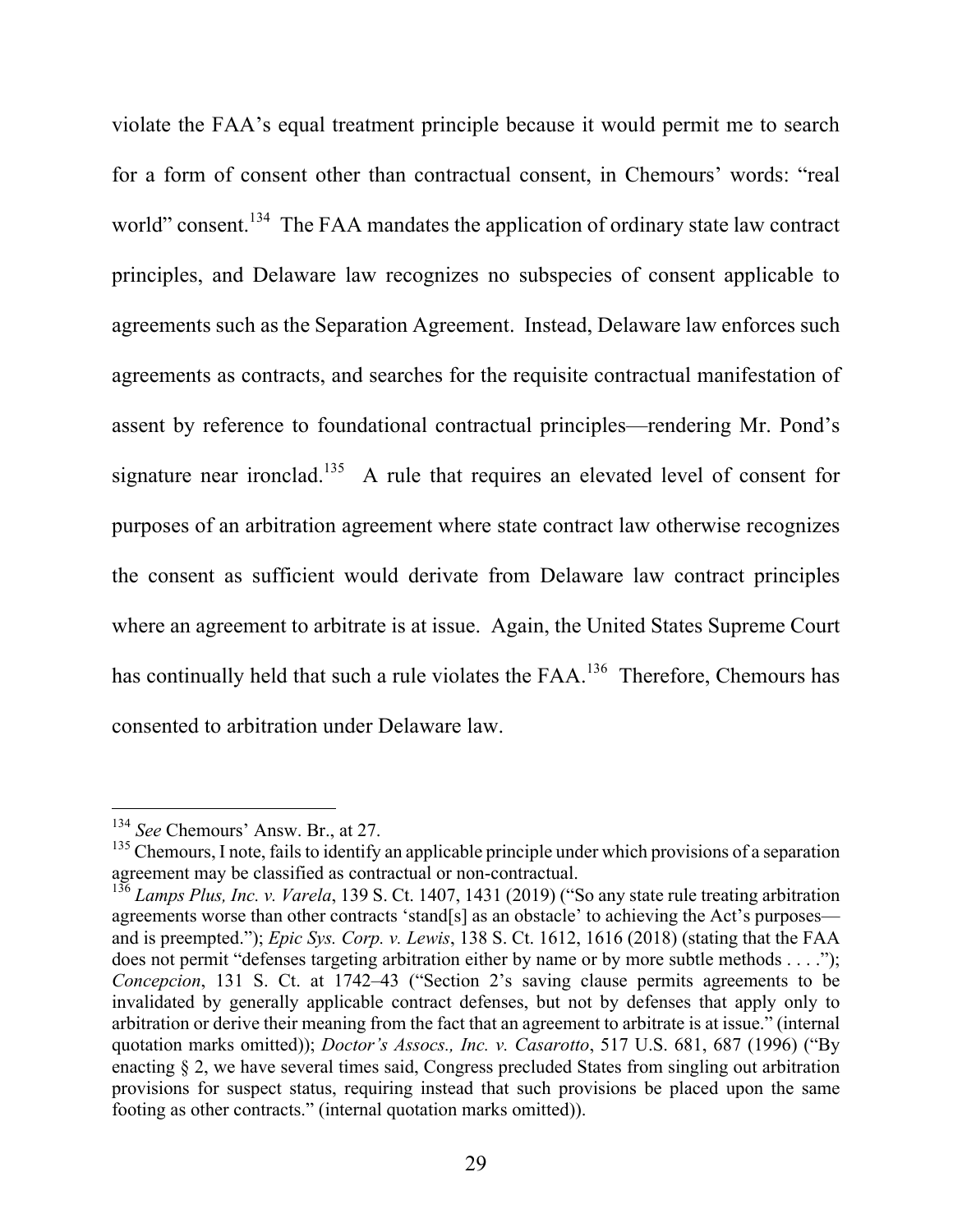#### *B. The Delegation Clause is Not Unconscionable*

Chemours contends that, even if a binding contract to arbitrate exists in the Separation Agreement, I must decline to enforce it as unconscionable. Chemours points to purported contractual limitations on the remedies available to the Arbitral Tribunal, unequal cost splitting for challenges to environmental liabilities, and what it alleges are flaws in the bargaining process.

In *Rent-A-Center West, Inc. v. Jackson*, the United Stated Supreme Court held that in determining whether an arbitration agreement is enforceable, only a "challenge[] specifically [to] the validity of the agreement to arbitrate" is relevant, whereas a court may not consider "challenges [to] the contract as a whole, either on a ground that directly affects the entire agreement . . . or on the ground that the illegality of one of the contract's provisions renders the whole contract invalid." $137$ This holding was grounded in Section 2 of the FAA. That Section "states that a 'written provision' 'to settle by arbitration a controversy' is 'valid, irrevocable, and enforceable' without mention of the validity of the contract in which it is contained," and therefore, the Court held that "a party's challenge to another provision of the contract, or to the contract as a whole, does not prevent a court from enforcing a specific agreement to arbitrate."<sup>138</sup> Arbitration provisions are thus severable from

<sup>137</sup> 561 U.S. 63, 70 (2010) (quoting *Buckeye Check Cashing, Inc. v. Cardegna*, 546 U.S. 440, 444  $(2006)$ ). <sup>138</sup> *Id*.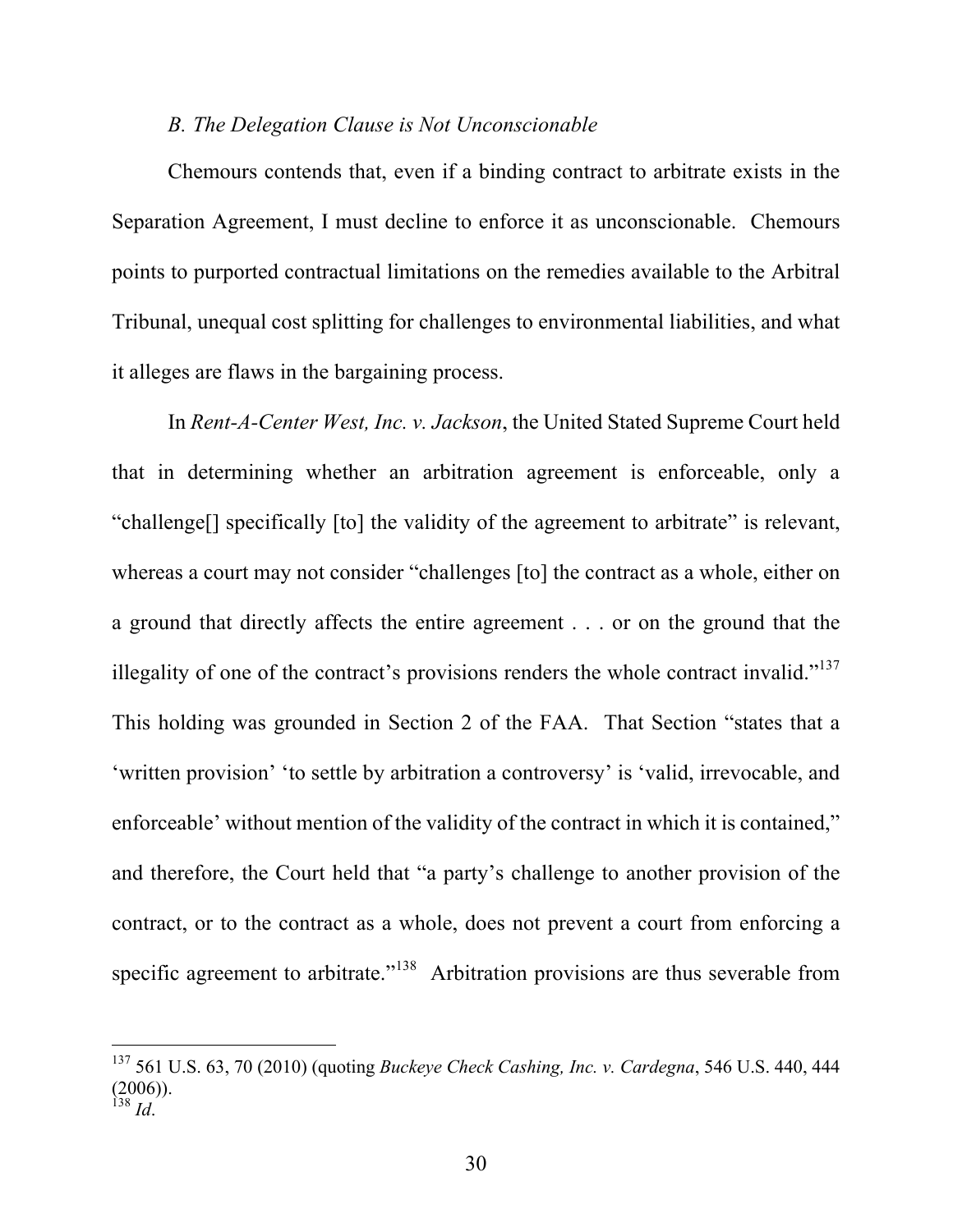the remainder of the contract, "and may therefore be separately enforced and their validity separately determined."<sup>139</sup>

Consequently, an attack on a delegation clause must refer to the unconscionability of that clause and not the broader contractual provisions regarding arbitration.<sup>140</sup> "[U]nder the severability principle, [courts] treat a challenge to the validity of an arbitration agreement (or a delegation clause) separately from a challenge to the validity of the entire contract in which it appears."<sup>141</sup> Therefore, "[u]nless a party specifically challenges the validity of the agreement to arbitrate, both sides may be required to take all their disputes—including disputes about the validity of their broader contract—to arbitration."<sup>142</sup>

The severed Delegation Clause may be invalidated by "generally applicable contract defenses such as . . . unconscionability."143 Chemours has argued that the Delegation Clause is unconscionable. Under *Rent-A-Center*, I must examine whether Chemours' unconscionability challenge is a challenge to the Delegation Clause itself, or a broader challenge to the Separation Agreement and/or its

<sup>139</sup> *Quilloin v. Tenet HealthSystem Philadelphia, Inc.*, 673 F.3d 221, 229 (3d Cir. 2012);

<sup>140</sup> *See MacDonald v. CashCall, Inc.*, 883 F.3d 220, 226–27 (3d Cir. 2018). As discussed, *supra*, the FAA treats a delegation clause as simply an antecedent arbitration agreement and operates on a delegation clause just as it would on any other agreement to arbitrate. *See Rent-A-Ctr.*, 561 U.S. at 70.

<sup>141</sup> *New Prime Inc. v. Oliveira*, 139 S. Ct. 532, 538 (2019).

<sup>&</sup>lt;sup>143</sup> *Rent-A-Ctr.*, 561 U.S. at 68 (quoting *Doctor's Assocs., Inc. v. Casarotto*, 517 U.S. 681, 687 (1996)).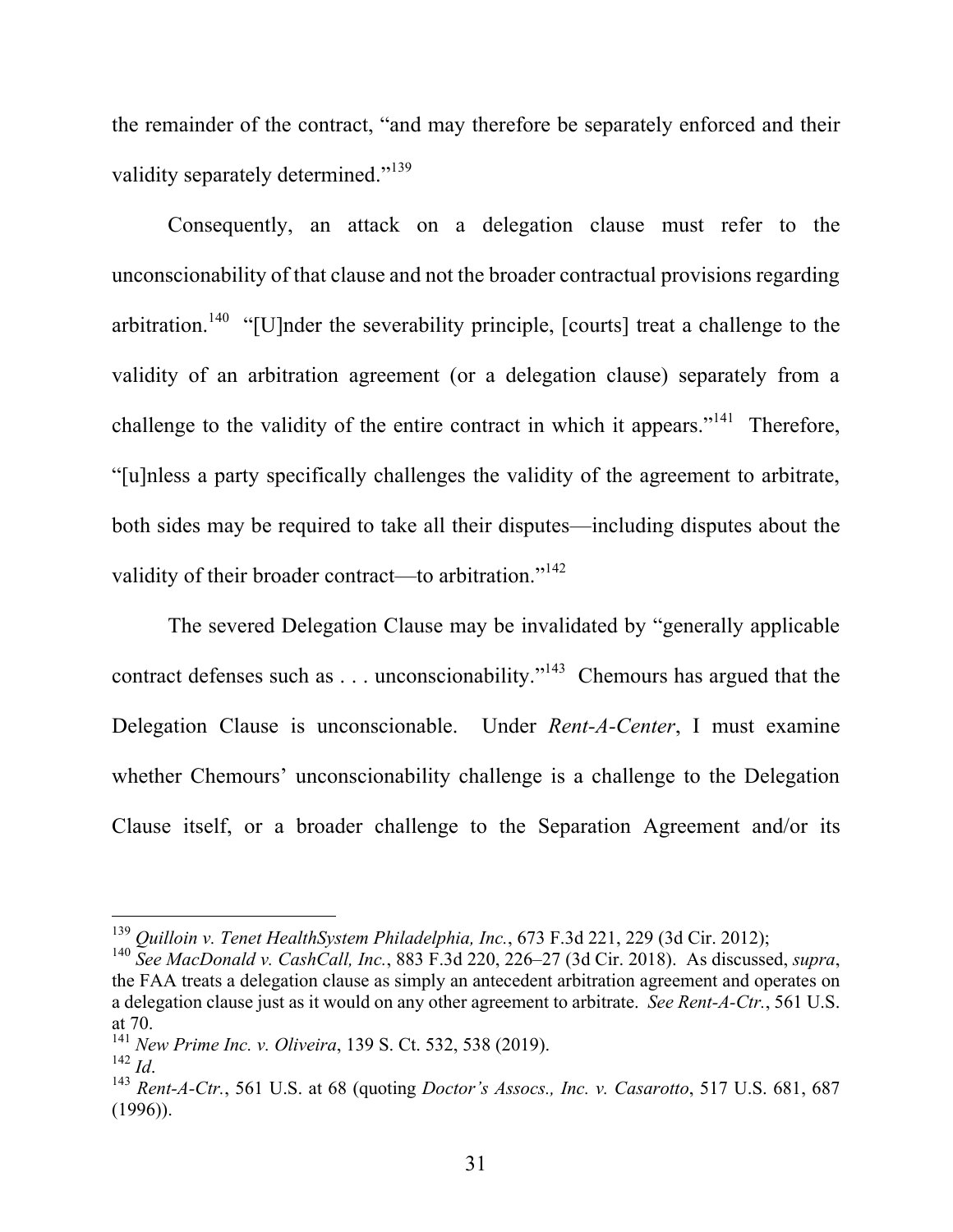arbitration provisions (other than the Delegation Clause). Where Chemours has made such a direct challenge, I analyze unconscionability under Delaware law.<sup>144</sup>

Procedural unconscionability "examines the procedures that led to the contract with the goal of evaluating whether seemingly lopsided terms might have resulted from arms'-length bargaining," and courts focus on "the relative bargaining strength of the parties and whether the weaker party could make a meaningful choice."<sup>145</sup> Chemours contends that the Separation Agreement's arbitration provisions, including the Delegation Clause, are procedurally unconscionable because they "were written into the Separation Agreement over Chemours' express objection."<sup>146</sup>

Substantive Unconscionability, on the other hand, tests the substance of the exchange: a contract will be deemed substantively unconscionable "if the terms evidence a gross imbalance that 'shocks the conscience'" or if the bargain is on terms "so extreme as to appear unconscionable according to the mores and business practices of the time and place."<sup>147</sup> Procedural and substantive unconscionability are not "separate elements of a two prong test"—instead, the "analysis is unitary,

<sup>144</sup> *Volt Info. Scis., Inc. v. Bd. of Trs. of Leland Stanford Junior Univ.*, 489 U.S. 468, 475 (1989) (noting that courts "apply[] general state-law principles of contract interpretation to the interpretation of an arbitration agreement within the scope of the [FAA]"). <sup>145</sup> *James v. Nat'l Fin., LLC*, 132 A.3d 799, 815 (Del. Ch. 2016).

<sup>146</sup> Chemours' Answ. Br., at 32 n. 6, 48.

<sup>147</sup> *James*, 132 A.3d at 815 (quoting *Coles v. Trecothick*, 32 Eng. Rep. 592, 597 (Ch. 1804); *Williams v. Walker-Thomas Furniture Co.*, 350 F.2d 445, 450 (D.C. Cir. 1965)).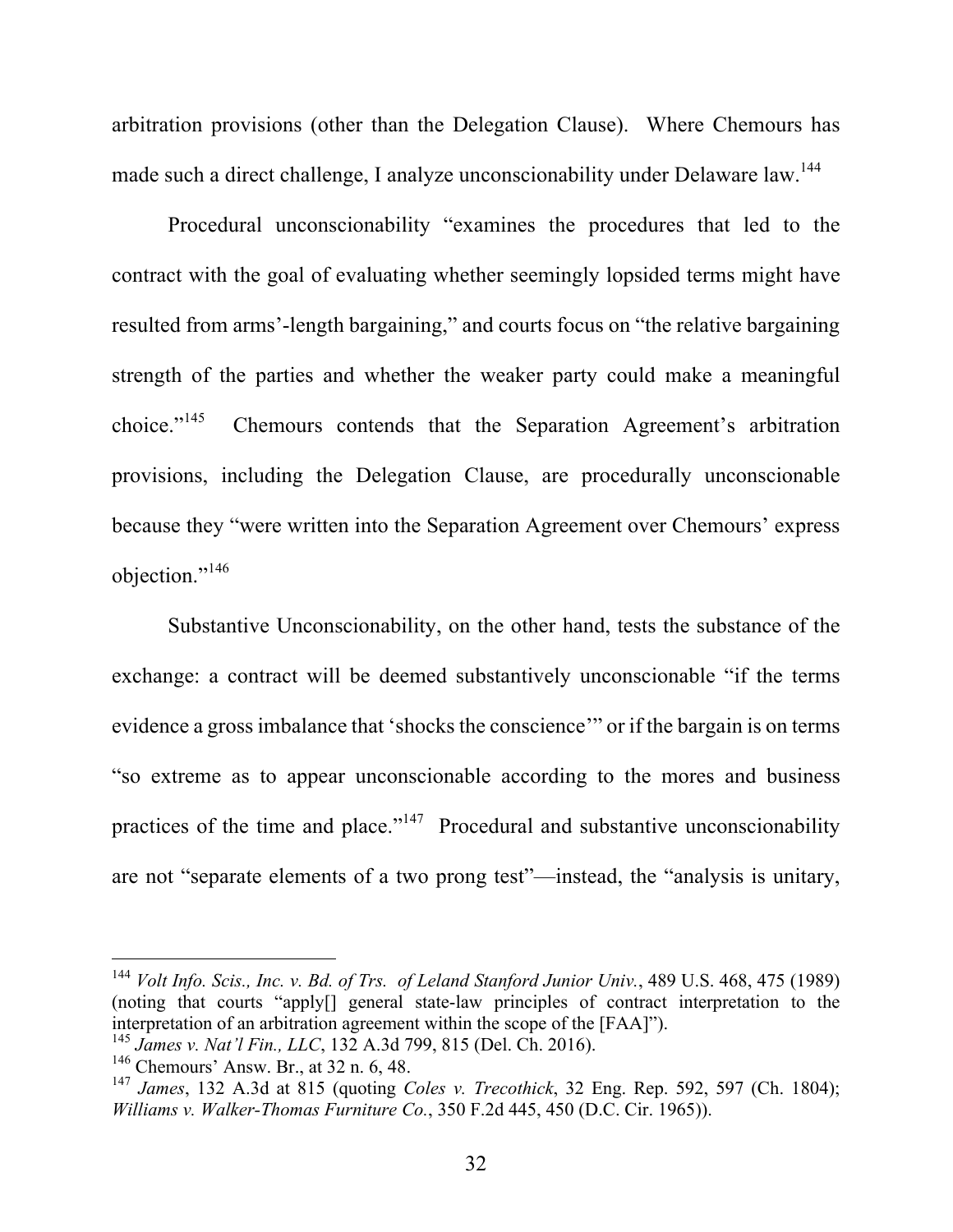and it is generally agreed that if more of one is present, then less of the other is required."<sup>148</sup> Chemours offers the following arguments for substantive unconscionability:

- 1. "The arbitration provisions of the Separation Agreement would deny Chemours basic rights and remedies available under Delaware law and in the Delaware courts—including the right to raise an unconscionability challenge"<sup>149</sup>
- 2. "The arbitration provisions reflect an unenforceable imbalance in the parties' rights and obligations" because the parties cannot challenge certain of the Separation Agreement's terms to the Arbitral Tribunal or that Chemours bears the burden to make such a challenge<sup>150</sup>
- 3. "[T]he arbitration provisions impose one-sided penalties . . . only against Chemours," specifically concerning the costs associated with a challenge to environmental liabilities in arbitration<sup>151</sup>

Number 3 above *is not* a direct challenge to the Delegation Clause.<sup>152</sup> It argues

that Chemours must pay the presumptive costs of a challenge to environmental

liabilities.<sup>153</sup> However, this challenge does not attack propriety of the power of the

Arbitral Tribunal to determine arbitrability, instead, it concerns the burden and costs

of the substantive challenge of arbitrable claims. That is, any disparity in cost

<sup>&</sup>lt;sup>148</sup> *Id.* at 815 (internal quotation marks omitted).

 $149$  Chemours' Answ. Br., at 49.

<sup>150</sup> *Id*. at 51.

<sup>&</sup>lt;sup>151</sup> *Id.* at 52. Chemours also protested the limitations on arbitrator selection to environmental experts in certain circumstances, but DuPont has submitted that it "will not object if Chemours appoints an arbitrator without experience in environmental law." *See Id*. at 56–57; *see also* DuPont's Opening Br., at 40 n.35. In any event, that provision is not unconscionable.

<sup>152</sup> The relevant provision is Section 8.2(f) of the Separation Agreement, discussed, *supra*, Section I.C.2.

<sup>153</sup> Chemours' Answ. Br., at 57.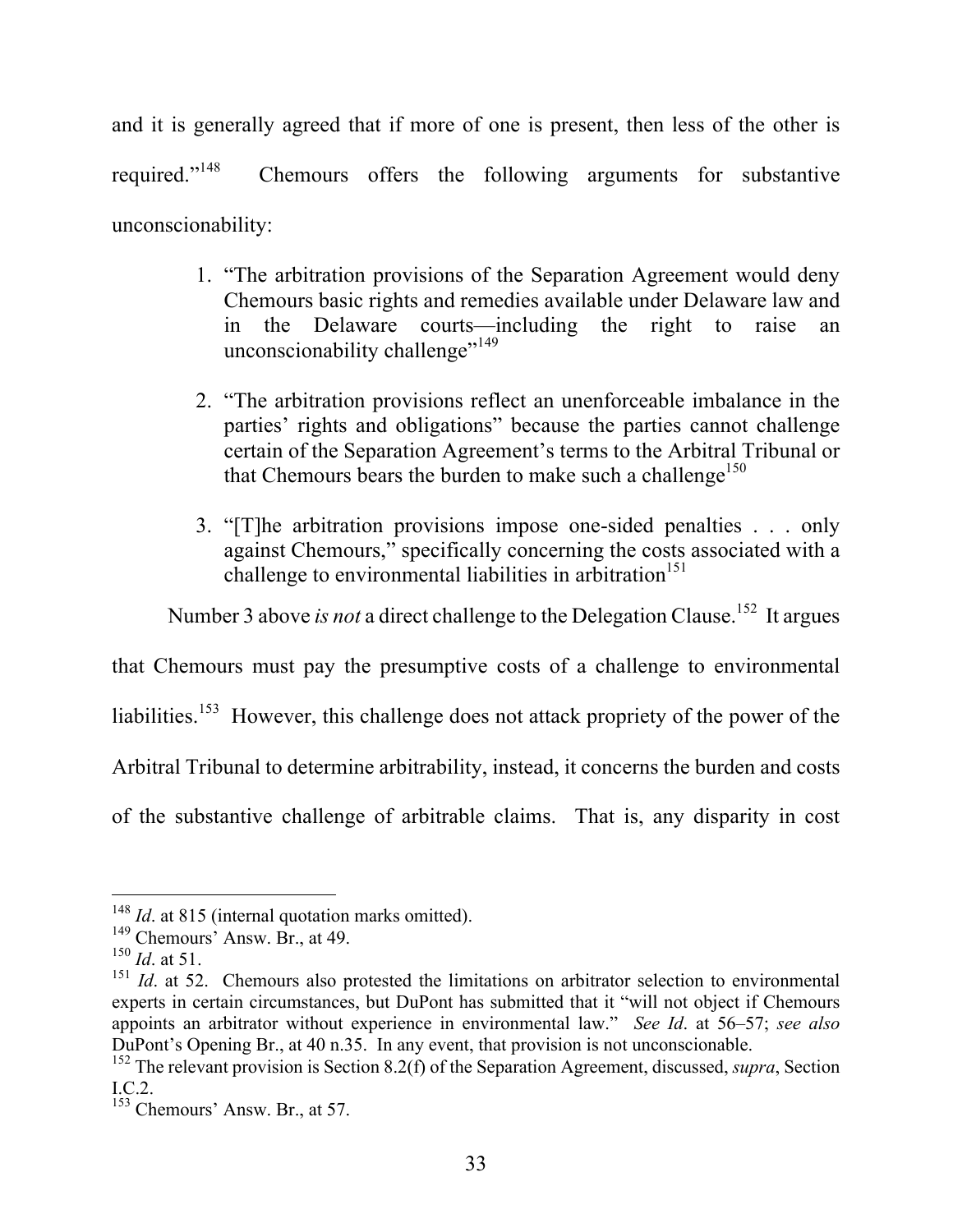allocation to a challenge of liabilities is irrelevant until it is determined whether such claims are arbitrable.<sup>154</sup> Therefore, this is a challenge to the terms of arbitration rather than an attack on the Delegation Clause itself.

Numbers 1 and 2 above can be considered together as a challenge that the Delegation Clause limits the Arbitral Tribunal's ability to grant certain relief and is thus unconscionable. Chemours cites the Separation Agreement's arbitration provisions that deny the arbitrator any "authority or power to limit, expand, alter, amend, modify, revoke or suspend any condition or provision" of the Separation Agreement.<sup>155</sup> Chemours has pled that certain provisions of the Separation Agreement are invalid or unenforceable, and Chemours argues that if the arbitrators determine arbitrability, Chemours must make its arguments regarding the invalidity or unenforceability of the substantive provisions of the Separation Agreement "to the arbitrators—who cannot hear it, because it would involve invalidating, modifying or suspending the arbitration provisions."<sup>156</sup> Thus, because the arbitrators allegedly cannot hear unconscionability challenges to the Separation Agreement, the

 $154$  Namely, the unequal cost shifting in Section 8.2(f) does not apply until there has been a determination by the Arbitral Tribunal that environmental liabilities are "primarily associated" with Chemours—a determination which necessarily cannot take place unless the Arbitral Panel determines that the claims are arbitrable. *See* Separation Agreement, § 8.2(f).

<sup>155</sup> *Id*., § 8.2(e); Chemours' Answ. Br., at 49.

<sup>&</sup>lt;sup>156</sup> Chemours' Answ., Br., at 50. Chemours also argues that the Arbitral Tribunal is similarly "barred from hearing any 'challeng[e]' to DuPont's allocation of most environmental liabilities." *Id*. at 51. This argument, based on the provisions cited in Section I.C.2., *supra*, similarly concerns the ability of Chemours to challenge certain of the Separation Agreement's provisions before an arbitrator.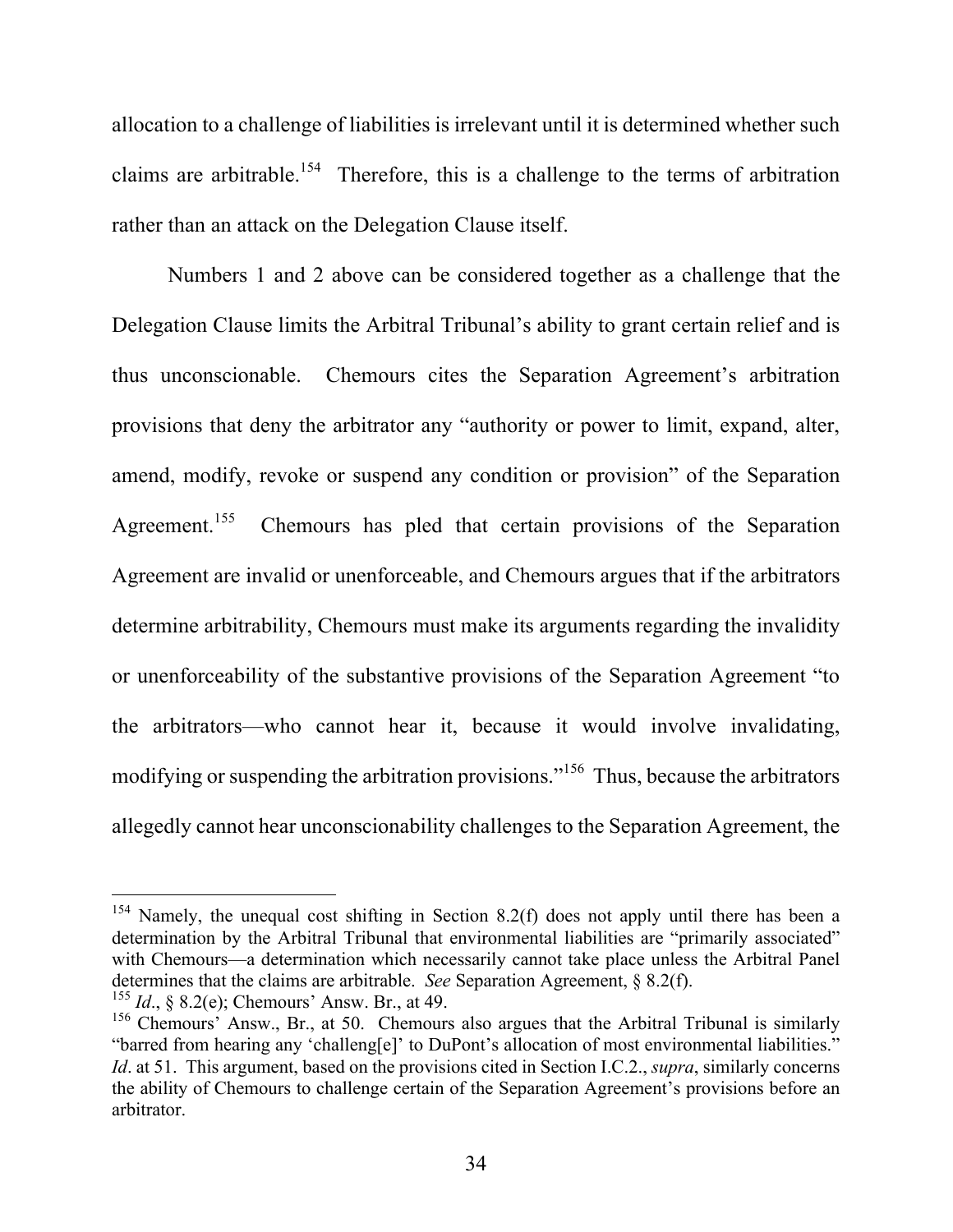Delegation Clause, in Chemours' view, "operates as an unenforceable waiver of unconscionability, and so is in itself unconscionable."<sup>157</sup>

In order to properly challenge the Delegation Clause under United States Supreme Court precedent, Chemours would have to argue that the limitation of the Arbitral Tribunal's powers causes the arbitration *over the arbitrability of Chemours' claims* that the Separation Agreement is invalid or unenforceable to be unconscionable.<sup>158</sup> Chemours emphatically states that this is so, because the limitations of the Arbitral Tribunal's powers would preclude Chemours' ability to obtain relief. However, the Arbitral Tribunal must apply Delaware law, just as this Court would, and nowhere does the Separation Agreement prevent Chemours from arguing to the Arbitral Tribunal that the Separation Agreement's arbitration provisions (including those restricting the powers of the Arbitral Tribunal) are inconsistent with Delaware law.159 Therefore, Chemours' argument is not really a direct challenge to the Delegation Clause at all; instead, it is a challenge to the Separation Agreement's other arbitration provisions, namely, those concerning the

<sup>157</sup> *Id*. at 50.

<sup>&</sup>lt;sup>158</sup> *See Rent-A-Ctr., W., Inc. v. Jackson*, 561 U.S. 63, 74 (2010).<br><sup>159</sup> The Defendants do not contest that Chemours may make such an argument to the Arbitral Tribunal. Oral Arg. Tr., at 40:17–41:4 ("THE COURT: My question was simply whether the arbitrator, if – let's assume that Delaware law is such that either the limitations on the remedies before the arbitrator make the claim unarbitrable as a matter of equity, or, conversely, that even if arbitrable, they're not enforceable by the arbitrator because, as a matter of public policy, they can't be enforced. I assume those same arguments could be made to the arbitrator as made to this Court because the arbitrator, I assume, would be applying Delaware law. Correct? [DuPont's Counsel]: Absolutely.")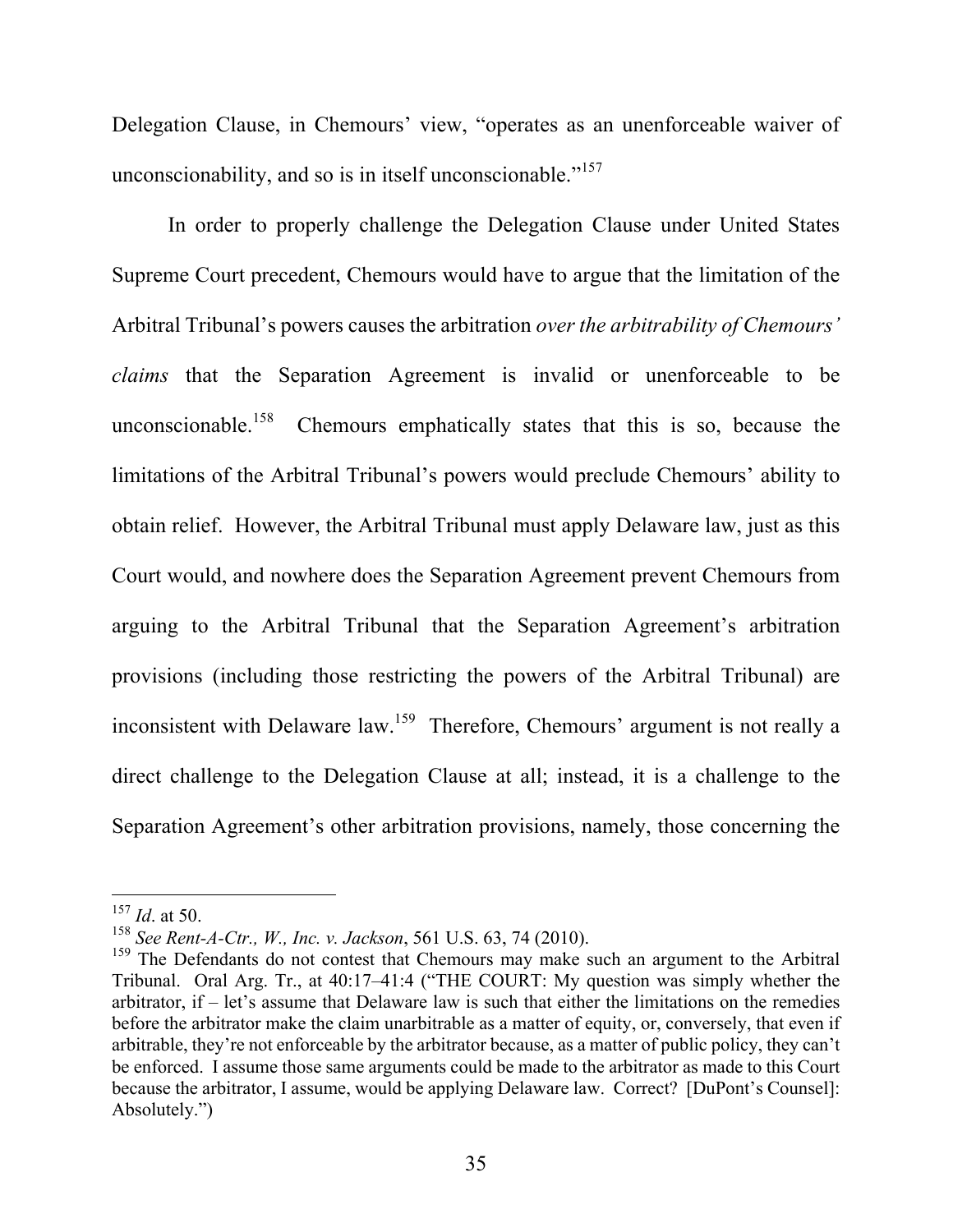powers of the Arbitral Tribunal and its ability to grant Chemours the relief it seeks. These arbitral terms do not affect Chemours' ability to arbitrate whether the Separation Agreement's arbitration provisions are valid or enforceable. Thus, contrary to Chemours' argument that the Delegation Clause operates as an unenforceable waiver of unsconscionability, the Delegation Clause *does not* waive Chemours' ability to argue unconscionability. What the Delegation Clause does require is for Chemours to make that argument to the Arbitral Panel, not this Court. 160

Because Chemours does not articulate a substantive unconscionability argument specific to the Delegation Clause, I may not consider these arguments in determining whether the Delegation Clause is unconscionable.<sup>161</sup> Therefore, all that remains is Chemours' procedural unconscionability argument, which mirrors its argument that the arbitration provisions are void for lack of consent.<sup>162</sup>

<sup>&</sup>lt;sup>160</sup> This answers, I believe Chemours' public policy argument that enforcing mandatory arbitration in spin-offs would permit a parent's imposition of unconscionable and illegal provisions beyond, legal review. *See* Chemours' Answ. Br., at 59. <sup>161</sup> The same result would follow even if Chemours' arguments were considered a direct attack on

the Delegation Clause—because the provisions cited do not operate on the Delegation Clause, they cannot render it substantively unconscionable, and consequently any direct attack based on substantive unconscionability would fail.

 $162$  I consider the procedural unconscionability argument as a direct challenge to the Delegation Clause because Chemours has argued that its lack-of-consent argument "undermines the provisions of the Separation Agreement that purport to delegate the issue of arbitrability to arbitration, mooting DuPont's reliance on the severability of these delegation provisions. Chemours no more consented to delegation than it did to any other feature of the arbitration regime that DuPont unilaterally imposed." Chemours' Answ. Br., at 32 n.6 (internal citation omitted).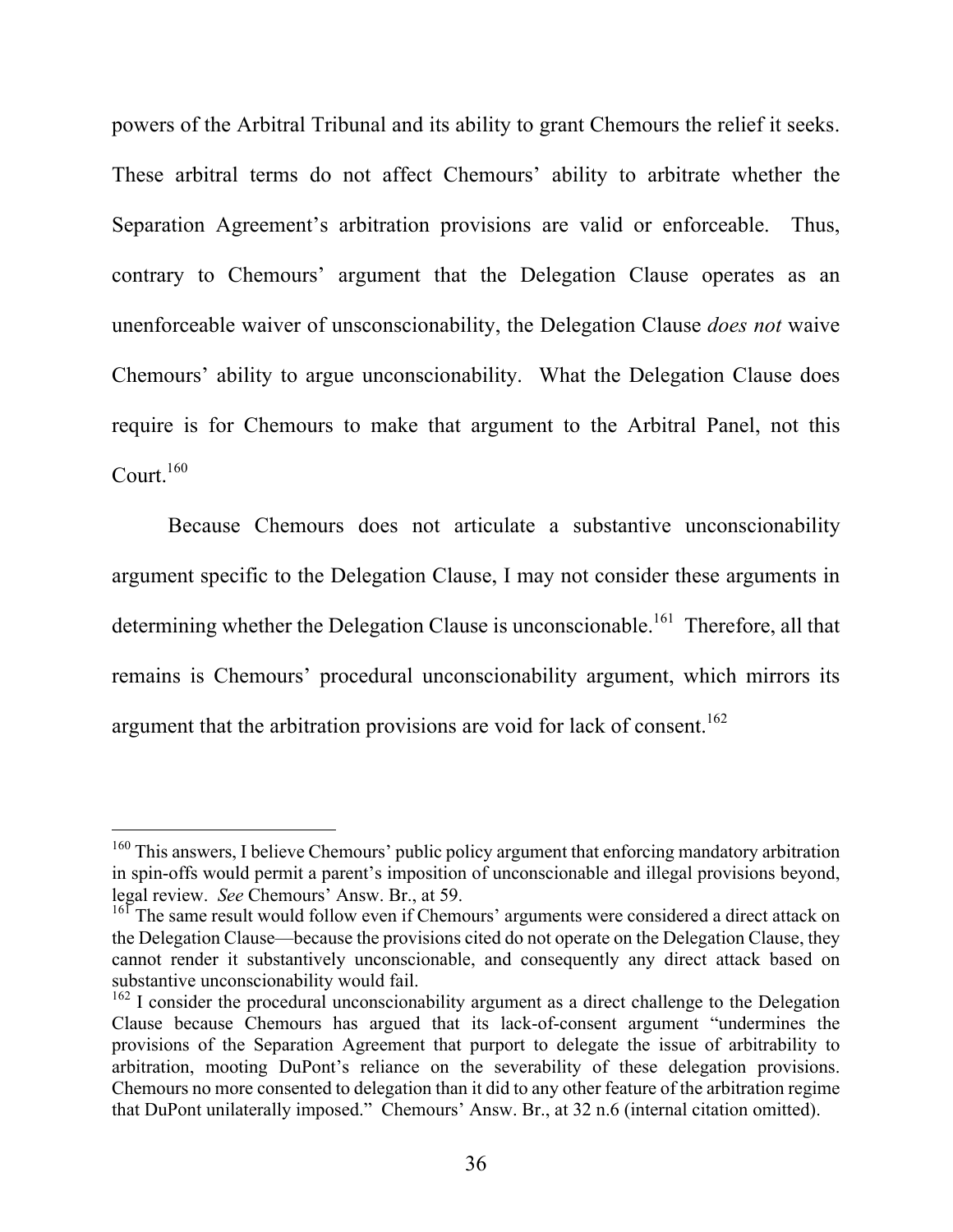Even if the Delegation Clause was the product of procedural unfairness, it cannot be procedurally unconscionable because such a finding cannot be squared with settled Delaware law that "[w]holly-owned subsidiary corporations are expected to operate for the benefit of their parent corporations; that is why they are created."163 To the exent the First Amended Complaint *does* allege sufficient facts to infer procedural unconscionability in a typical commercial setting, that is, one involving separate enterprises each negotiating in its own interest, the spirit of procedural unconscionability—an "examin[ation] [of] the procedures that led to the contract with the goal of evaluating whether seemingly lopsided terms might have resulted from arms'-length bargaining"<sup>164</sup>—is wholly inconsistent with the routine enforcement of parent-subsidiary contracts. Such contracts are routinely enforced *not* because they reflect arms'-length bargaining between a parent and its subsidiary—which of course they do not—but because the parent determines they are desirable *for the parent*, and subsidiary fiduciaries "are obligated only to manage the affairs of the subsidiary in the best interests of the parent and its shareholders."<sup>165</sup> Delaware law enforces these admittedly non-consenual contracts because they allow

<sup>163</sup> *Trenwick Am. Litig. Tr. v. Ernst & Young, L.L.P.*, 906 A.2d 168, 173 (Del. Ch. 2006), *aff'd sub nom. Trenwick Am. Litig. Tr. v. Billett*, 931 A.2d 438 (Del. 2007). I note that "[w]hether a contract is unconscionable is determined at the time it was made." *James v. Nat'l Fin., LLC*, 132 A.3d 799, 814 (Del. Ch. 2016) (citing *Lecates v. Hertrich Pontiac Buick Co.*, 515 A.2d 163, 173 (Del. Super. 1986)).<br> $164$  James, 132 A.3d at 815.

<sup>164</sup> *James*, 132 A.3d at 815. <sup>165</sup> *Anadarko Petroleum Corp. v. Panhandle E. Corp.*, 545 A.2d 1171, 1174 (Del. 1988).